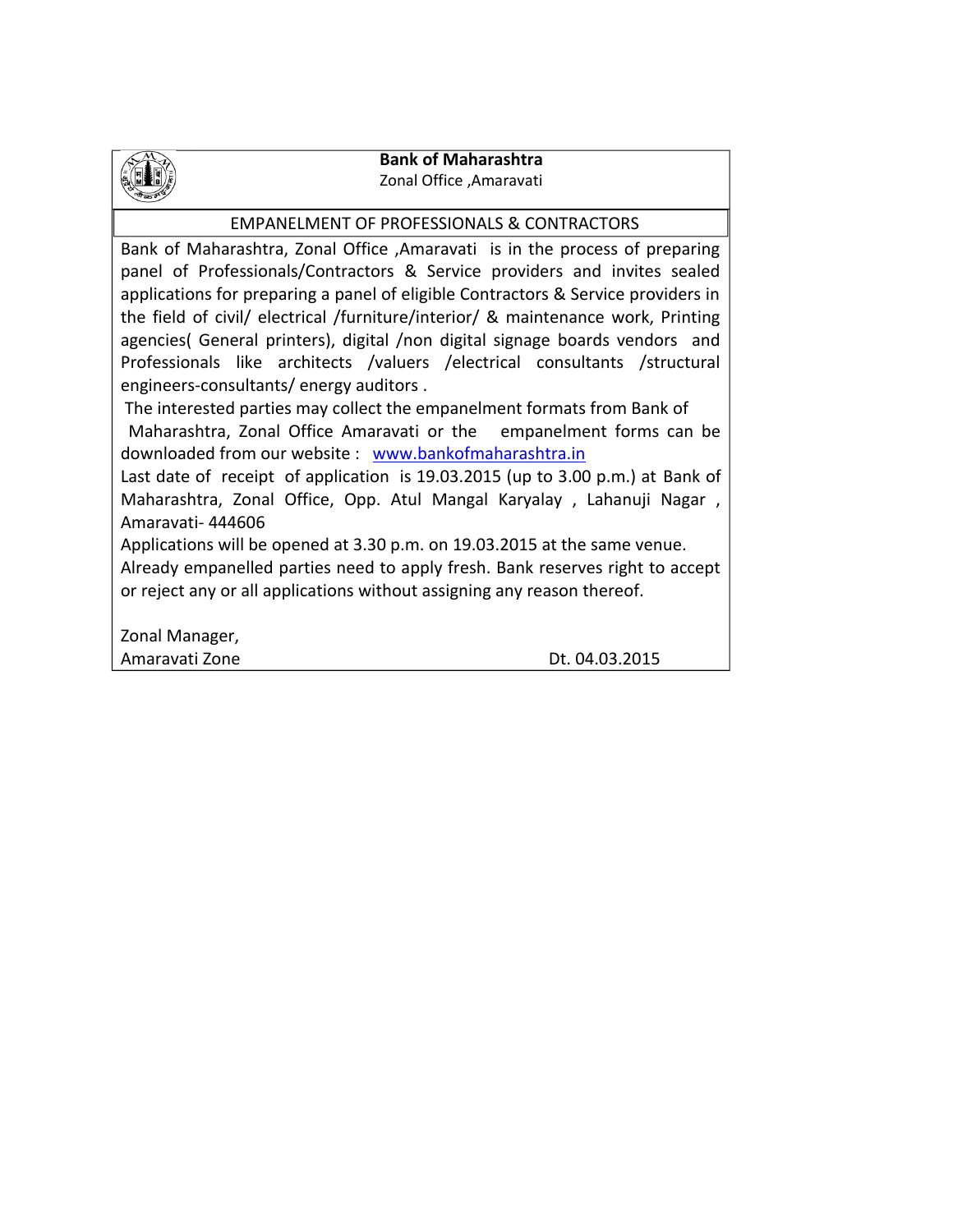

# **BANK OF MAHARASHTRA AMARAVATI ZONE APPLICATIONS FOR EMPANELMENT OF**

**CONTRACTORS & SERVICE PROVIDERS IN THE FIELD OF** 

**CIVIL/ELECTRICAL /FURNITURE/INTERIOR/ & MAINTENANCE WORK, /PRINTING AGENCIES( GENERAL PRINTERS), DIGITAL /NON DIGITAL SIGNAGE BOARDS VENDORS AND PROFESSIONALS LIKE ARCHITECTS /VALUERS /ELECTRICAL CONSULTANTS /STRUCTURAL ENGINEERS-CONSULTANTS/ ENERGY AUDITORS**

**AT AMARAVATI ZONAL OFFICE SIDDHIVINAYAK ,OPP. ATUL MANGAL KARYALAY , LAHANUJI NAGAR ,AMARAVATI- 444606**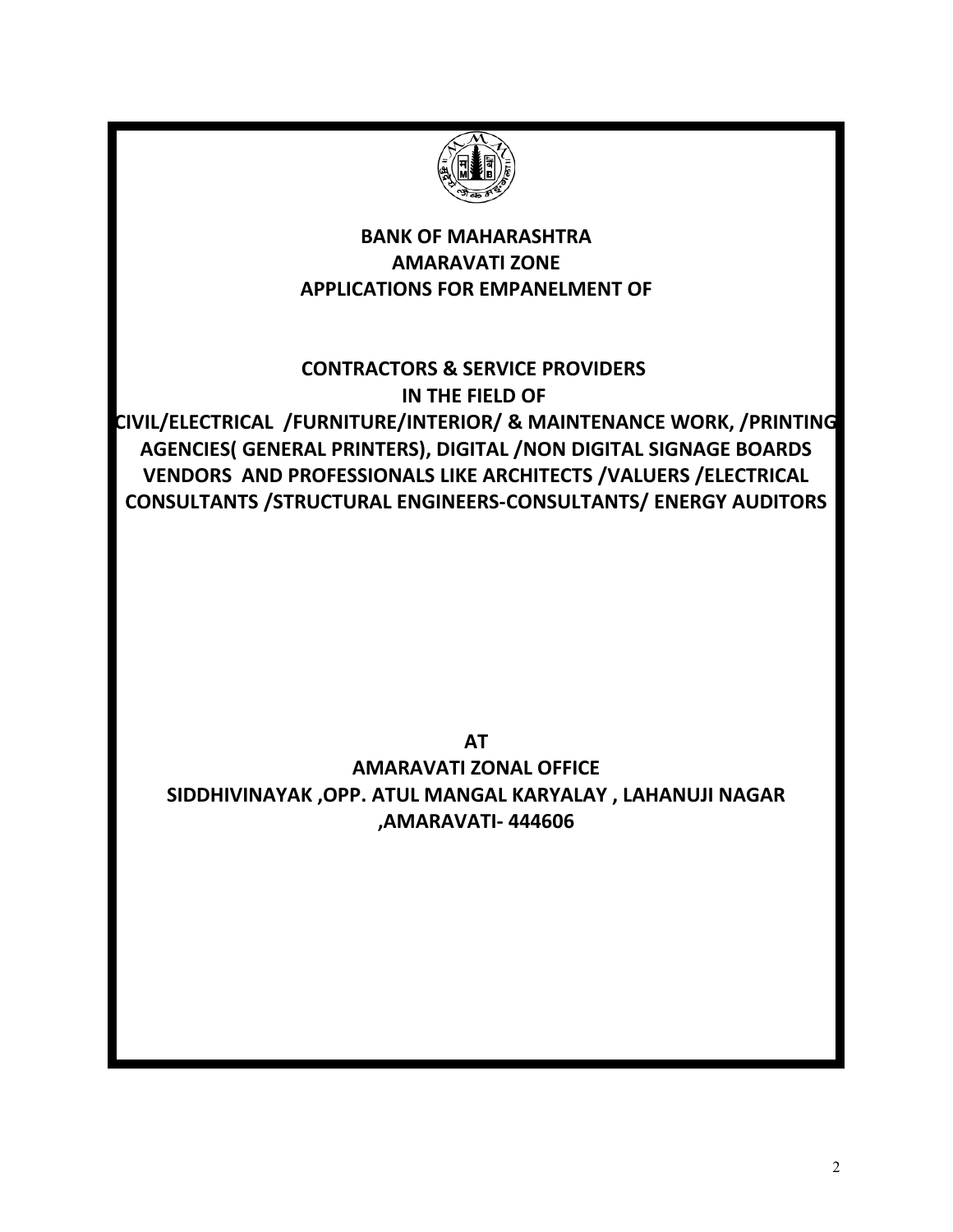| ……                                                                                    |         |  |
|---------------------------------------------------------------------------------------|---------|--|
| <b>Topic</b>                                                                          | Page No |  |
| <b>Empanelment Notice</b>                                                             | 4       |  |
| Terms and conditions                                                                  | 5       |  |
| Covering letter                                                                       | 6       |  |
| Common application form for printing agencies, digital /non digital signage<br>boards |         |  |
| vendors                                                                               |         |  |
| <b>Application Format for Architects</b>                                              | 9       |  |
| Application Format for Furniture Contractors                                          | 12      |  |
| <b>Application Format for Civil Contractors:</b>                                      | 15      |  |
| Application Format for Electrical Contractors:                                        | 18      |  |
| Application Format for Electrical Consultants/Auditor                                 | 21      |  |
| Application Format for Energy Auditors/Consultants                                    | 24      |  |
| Application Format for Structural Engineers/ Consultants                              | 27      |  |
| <b>Application Format for Valuers</b>                                                 | 30      |  |
| ANNEXURE - I &II particulars of works executed                                        | 33      |  |
| ANNEXURE - III& IV particulars of work on Hand                                        | 34      |  |
| ANNEXURE $-V$ & VI for particulars of key personnel employed and infrastructures      | 35      |  |
| Declaration                                                                           | 36      |  |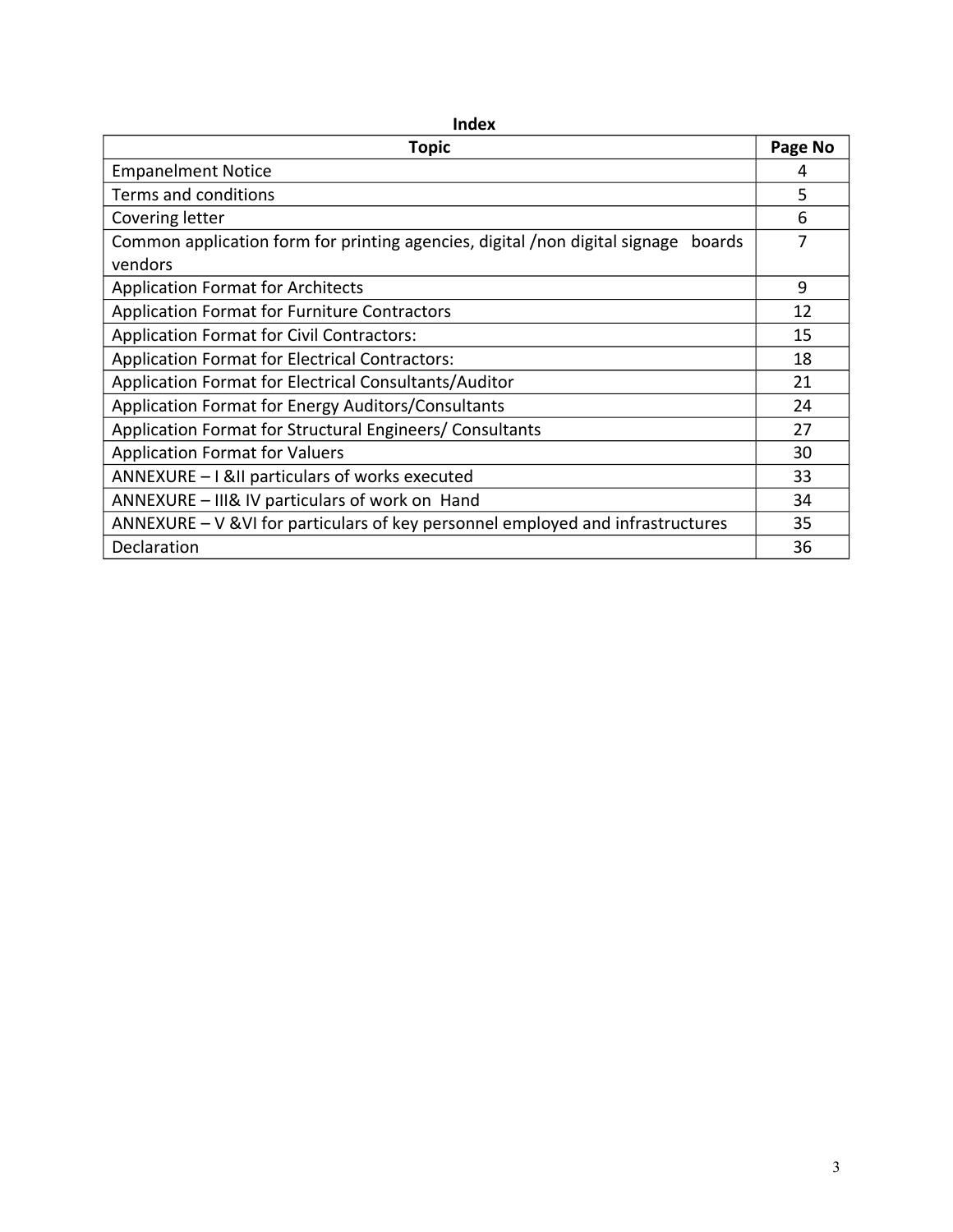| बँक ऑफ महाराष्ट्र<br>अंचल कार्यालय अमरावती<br>$1$ ¬ Š™ú <sup>1</sup><br>$\hat{A}$ i<br>$\frac{1}{2}$<br>$\ddot{Y}$ £ $\dddot{F}$ $\div$ 0-444606 |                                  | <b>Bank of Maharashtra</b><br>Zonal Office Amaravati<br>Siddhivinayak , Opp. Atul Mangal<br>Karyalaya, Lahanuji Nagar, Amaravati-<br>444606 |
|--------------------------------------------------------------------------------------------------------------------------------------------------|----------------------------------|---------------------------------------------------------------------------------------------------------------------------------------------|
| Phone: 0721-2565588, 2678206                                                                                                                     | E-mail: mkt $ama@mahaBank.co.in$ | $\text{Fax}: 0721 - 2678206$                                                                                                                |
| AX41/AR/GAD/EMPANELMENT / 2014-15                                                                                                                |                                  | Date:03.03.2015                                                                                                                             |

## **NOTICE**

**NOTICE FOR EMPANELMENT OF CONTRACTORS & SERVICE PROVIDERS IN THE FIELD OF CIVIL/ ELECTRICAL /FURNITURE/INTERIOR/ & MAINTENANCE WORK, PRINTING AGENCIES( GENERAL PRINTERS), DIGITAL /NON DIGITAL SIGNAGE BOARDS VENDORS AND PROFESSIONALS LIKE ARCHITECTS /VALUERS /ELECTRICAL CONSULTANTS /STRUCTURAL ENGINEERS-CONSULTANTS/ ENERGY AUDITORS**

Application in prescribed format are invited for preparing a panel of eligible Contractors & Service providers in the following field of civil/ electrical /furniture/interior/ & maintenance work, Printing agencies, digital /non digital signage boards vendors and Professionals like architects /valuers /electrical consultants /structural engineers-consultants/ energy auditors Applicant must have sound financial status and experience in the respective line of business.

The supplier agency should have at lease 5 years experience in supplying the goods/services to any of the financial institutions, bank, insurance offices, govt. offices etc.

A minimum expected sale for the year ended 2013-14 should be Rs.5.00 lakhs, establishments with less than the minimum sales and experience need not apply.

Applications with inadequate experience is liable for rejection. Suppliers, agencies who are currently on the bank's panel may apply fresh for empanelment. Details are also available on our website [www.bankofmaharashtra.in](http://www.bankofmaharashtra.in/)

1. Last date for collecting the forms : on any working day u p to 19.03.2015 till 2.00 Pm

2. Last date for submission of the forms on any working day up to 19.03.2015 till 3.00 PM Place of collection and submission of forms, GAD, Bank of Maharashtra, Zonal Office Siddhivinayak, Opp. Atul Mangal Karyalay , Lahanuji Nagar ,Amaravati- 444606

Applications received after the last date and time of submission are liable for rejection. The bank reserves the right to accept/ reject any or all the applications without assigning any reason thereof . Empanelment does not confer any right on any of the supplier /contactor/ professional to receive invitation to bid for works at a later date.

Zonal Manager Amaravati Zone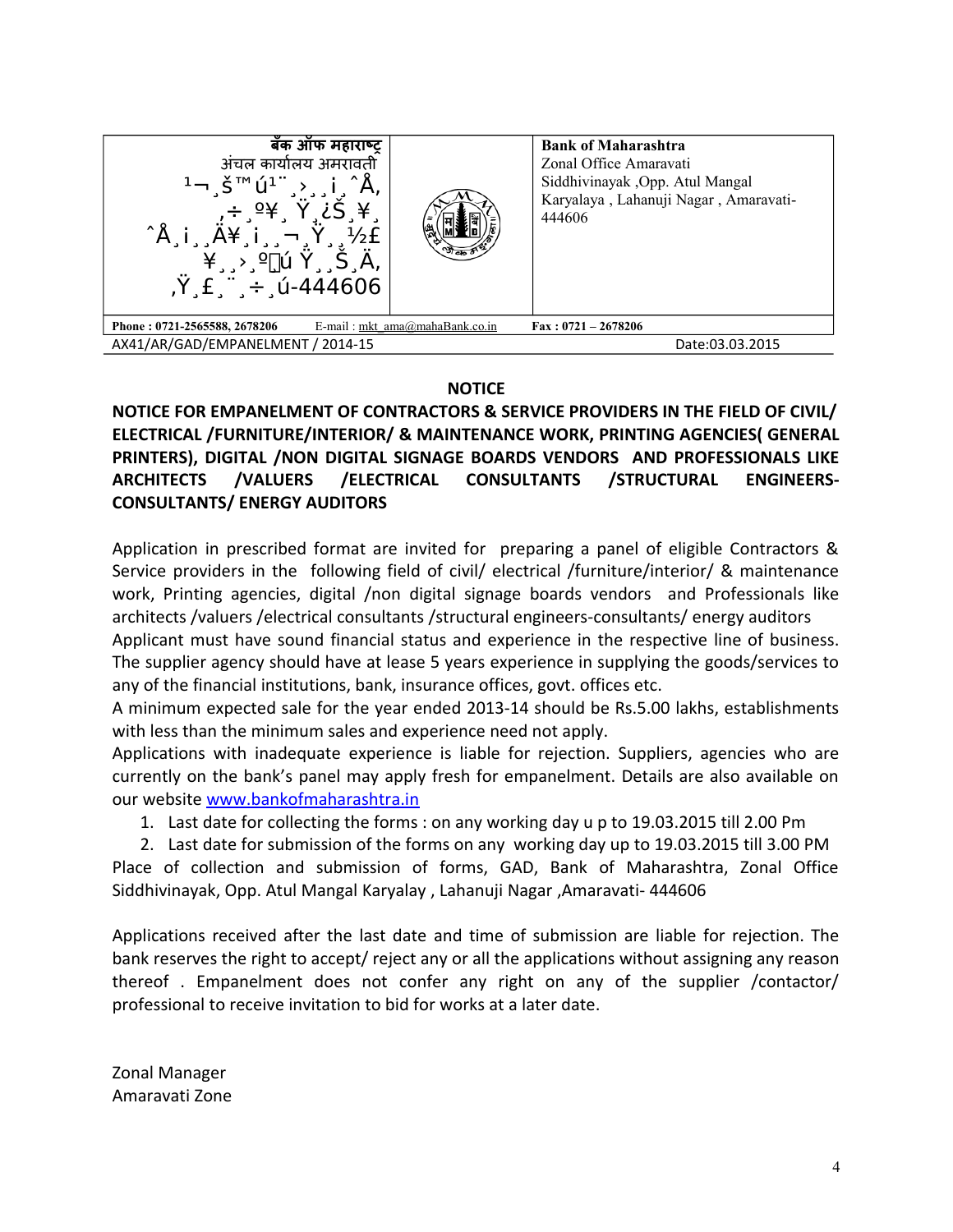# **Terms and conditions**

- 1. Sealed applications in prescribed form are invited up to 19.03.2015 till 3.00 PM for empanelment of Contractors & Service providers for inviting limited tenders from them for availing services . Incomplete applications will be rejected without further reference
- 2. The applications should specifically mention the items/services for which they require empanelment .In future , whenever there is requirement for any services the note inviting tender may be sent to the empanelled vendors at their registered address or on email address. However empanelment does not confer any right on any of the suppliers/ service providers/professionals to receive invitation to bid for works at a later date
- 3. The empanelled vendors shall be required to submit the tenders as per the terms and conditions laid down in the particular notice inviting tenders.
- 4. The bank reserve the right to empanel any vendor and to cancel the empanelment of any vendor at any time, without giving any notice and without giving any reason
- 5. Submission of the application doe not confer any right on any applicant for empanelment
- 6. The decision of the bank on all the matter connected with or incidental to empanelment shall be final and binding on all and shall not be called in question on any ground.
- 7. Empanelment will not ipso facto confer any right in any vendors to receive notice inviting tender
- 8. Bank reserves right to call for any information and record and inspect the premises of any applicant before as well as during empanelment
- 9. The application form can be obtained from Bank of Maharashtra, Zonal Office Amaravati Siddhivinayak ,Opp. Atul Mangal Karyalaya , Lahanuji Nagar ,Amaravati-444606 or the empanelment forms can be downloaded from our website : [www.bankofmaharashtra.in.](http://www.bankofmaharashtra.in/) If empanelment is sought for more than one category then separate applications must be submitted for each category.
- 10. The bank reserves the right to purchase any item/avail any service from any vendor who is not empanelled with it.
- 11. Information called for against each item should be furnished in full.
- 12. Latest Income tax assessment orders/sales tax assessment certificates, balance sheets, P/L a/cs about the performance of the firm for last 3 years should be forwarded along with this applications.
- 13. Details of experience in the respective field may be enclosed.
- 14. Details of such contracts undertaken in the past, present status of such contracts along with the copies of award of contract, duration of contract certificate of appreciation if any, and reasons if the contracts are discontinued shall be furnished.
- 15. The contactor has to give the undertaking that he will obtain all the relevant and necessary licenses / permissions required for the supply/ services.
- 16. Details of registration as per shop and establishment act shall be furnished.
- 17. Details with Municipal corporations to run the shop / printing press shall be furnished.
- 18. Details of registrations with Tax authorities (including LBT) shall be furnished.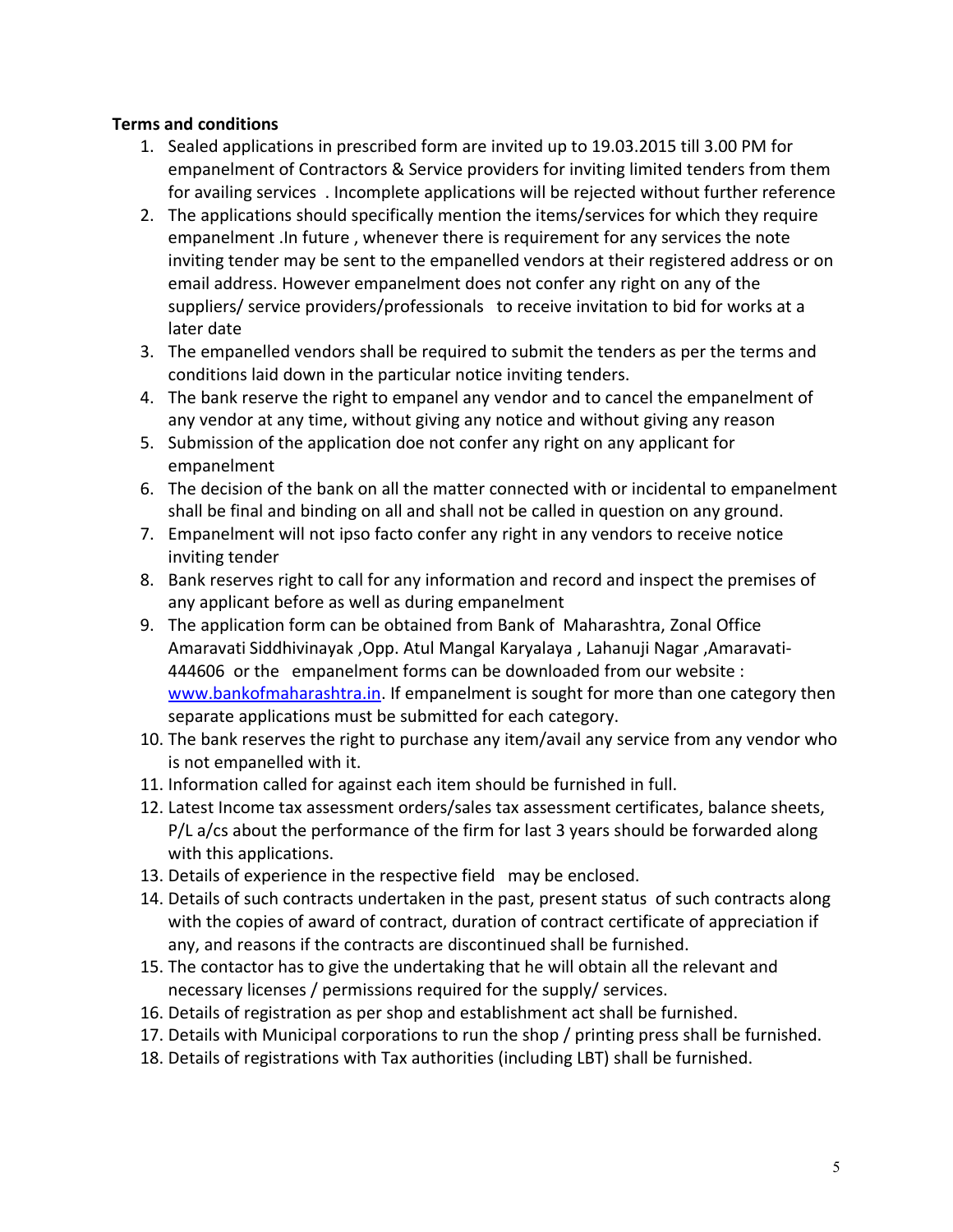### **Covering Letter**

To, The Zonal Manager Bank of Maharashtra Amaravati Zone Siddhivinayak ,Opp. Atul Mangal Karyalaya , Lahanuji Nagar ,Amaravati- 444606

# **Sub: Empanelment of contractors & service providers in the field of civil/ Electrical /**

 **furniture/ interior/ & maintenance work, printing agencies**(General Printers )**, digital /non digital signage boards vendours and professionals like architects /values /electrical consultants / structural engineers-consultants/ energy auditor**

Ref: Empanelment notice published in daily News paper on \_\_\_\_\_\_\_\_\_\_\_\_\_\_\_\_\_\_\_\_-

In response to the above notice, I/We hereby submit my/our application in the required format along with **ANNEXURE – I** to **ANNEXURE VI** and declaration.

I/We have adhered to the requirements prescribed by the bank . I /We have carefully gone though the guidelines /terms and conditions and prescribed format carefully and I /We accept the same without any alternations / modifications.

I/we am/are also aware that the bank reserve the right to accept or reject any or all applications without assigning nay reasons thereof

Yours faithfully,

Signature with seal of contractor

Date: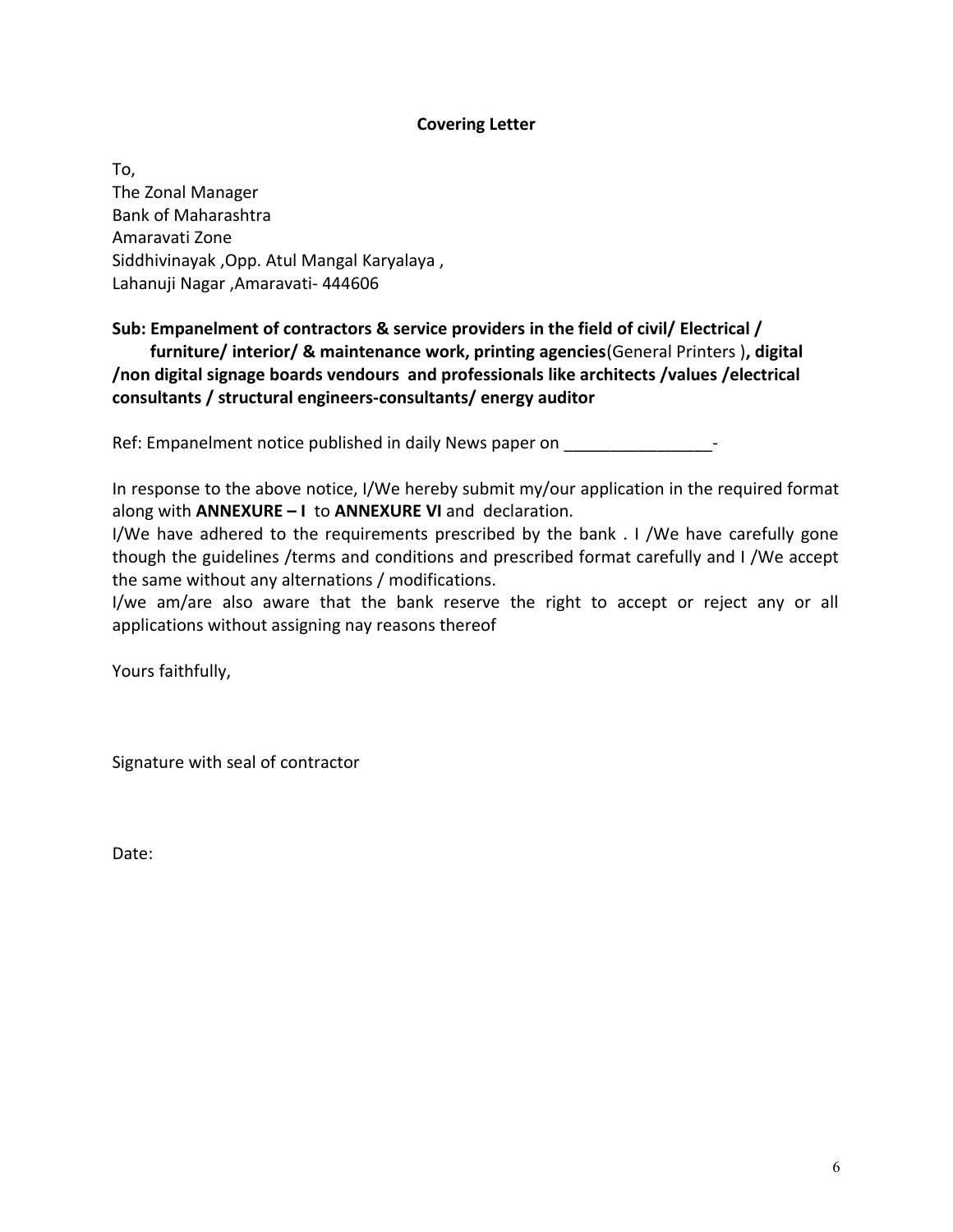**Common Application for printing agencies, digital /non digital signage boards vendours** To,

The Zonal Manager

Bank of Maharashtra

Amaravati Zone

Siddhivinayak ,Opp. Atul Mangal Karyalaya ,

Lahanuji Nagar ,Amaravati- 444606

**Sub: Empanelment of contractors & service providers in the field of civil/ Electrical /** 

 **furniture/ interior/ & maintenance work, printing agencies**(General Printers )**, digital /non digital signage boards vendours and professionals like architects /valuers /electrical consultants / structural engineers-consultants/ energy auditors in the panel of Bank of Maharashtra Zonal office, Amaravati** 

**We submit the details are as under.**

| Sr.No | Particulars                  | Details              |                                              |         | <b>Tick</b><br>Mark |
|-------|------------------------------|----------------------|----------------------------------------------|---------|---------------------|
|       |                              | Empanelment of       |                                              |         |                     |
|       |                              |                      | Digital/Non digital signage Boards vendours/ |         |                     |
|       |                              | Maintenance agencies |                                              |         |                     |
| SN    | Particulars                  | <b>Details</b>       |                                              |         |                     |
| 1.    | Name of the unit             |                      |                                              |         |                     |
| 2.    | Constitution                 |                      |                                              |         |                     |
| 3.    | Name of the business         |                      |                                              |         |                     |
|       | group                        |                      |                                              |         |                     |
| 4.    | Registration No (As given    |                      |                                              |         |                     |
|       | by DIC/Directorate of        |                      |                                              |         |                     |
|       | industries)                  |                      |                                              |         |                     |
| 5.    | Date of incorporation        |                      |                                              |         |                     |
| 6.    | <b>Business address with</b> |                      |                                              |         |                     |
|       | phone nO                     |                      |                                              |         |                     |
| 7.    | Registered address           |                      |                                              |         |                     |
| 8.    | Factory address              |                      |                                              |         |                     |
| 9.    | Past three years             | 20111-12             | 2012-13                                      | 2013-14 |                     |
|       | performances turnover in     |                      |                                              |         |                     |
|       | lacs                         |                      |                                              |         |                     |
| 10.   | Orders executed              | 2011-12              | 2012-13                                      | 2013-14 |                     |
|       | No of orders                 |                      |                                              |         |                     |
|       | Amount in lacs               |                      |                                              |         |                     |
|       | Total                        |                      |                                              |         |                     |
| 11.   | Name and address of          |                      |                                              |         |                     |
|       | bankers with particulars of  |                      |                                              |         |                     |
|       | credit facilities            |                      |                                              |         |                     |
| 12.   | Important fiancial           | 2011-12              | 2012-13                                      | 2013-14 |                     |
|       | parameters for past 3        |                      |                                              |         |                     |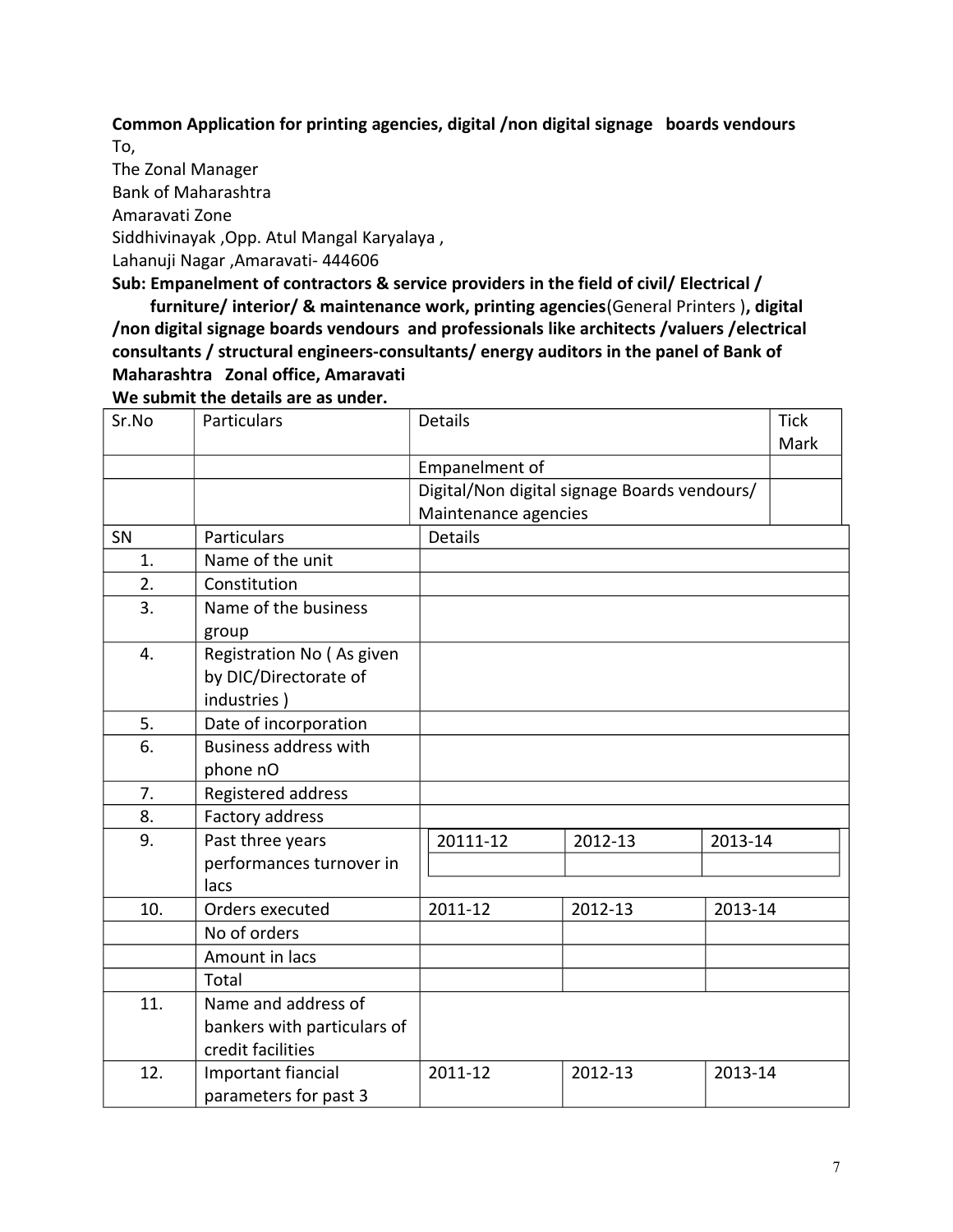|     | years                        |                                                     |               |
|-----|------------------------------|-----------------------------------------------------|---------------|
|     | a. Capital                   |                                                     |               |
|     | b. Gross profit              |                                                     |               |
|     | c. Net profit                |                                                     |               |
|     | d. Current ratio             |                                                     |               |
|     | e. sales /NP                 |                                                     |               |
|     | f. Capital/Turnover          |                                                     |               |
|     | g. Dividend                  |                                                     |               |
| 13. | Particulars of existing key  | Please attach separate sheet giving details such as |               |
|     | technical and executive      | name, designation, qualifications, experience,      |               |
|     | staff                        | functional duties etc.                              |               |
| 14. | Number of working days in    |                                                     |               |
|     | month                        |                                                     |               |
|     | No of shifts in day          |                                                     |               |
| 15. | Land and building            | Existing area                                       | Proposed area |
|     | Factory and other building   |                                                     |               |
|     | Security closed storage      |                                                     |               |
|     | place with location          |                                                     |               |
|     | Details of won building      |                                                     |               |
|     | /rented building             |                                                     |               |
| 16. | Whether godown facility is   |                                                     |               |
|     | available within compound    |                                                     |               |
|     | where the press is           |                                                     |               |
|     | situated? If not specify the |                                                     |               |
|     | location and distance of     |                                                     |               |
|     | the godown from the press    |                                                     |               |
| 17. | Particulars of machines      | Attach separate sheet giving details of year of     |               |
|     |                              | purchase and value                                  |               |
| 18. | Names if major customers     | Attach separate sheet for bank and other s          |               |
| 19. | Details of insurance         |                                                     |               |
| 20. | Wastage                      |                                                     |               |
| 21. | Mode of delivery and         |                                                     |               |
|     | security arrangement         |                                                     |               |
| 22. | Whether sales tax or any     |                                                     |               |
|     | other tax applicable         |                                                     |               |
| 23. | Payment terms and            |                                                     |               |
|     | conditions                   |                                                     |               |
| 24. | Octroi /LBT                  |                                                     |               |
| 25. | Whether related to any       |                                                     |               |
|     | staff member of Bank of      |                                                     |               |
|     | Maharashtra, if yes,         |                                                     |               |
|     | please elaborate             |                                                     |               |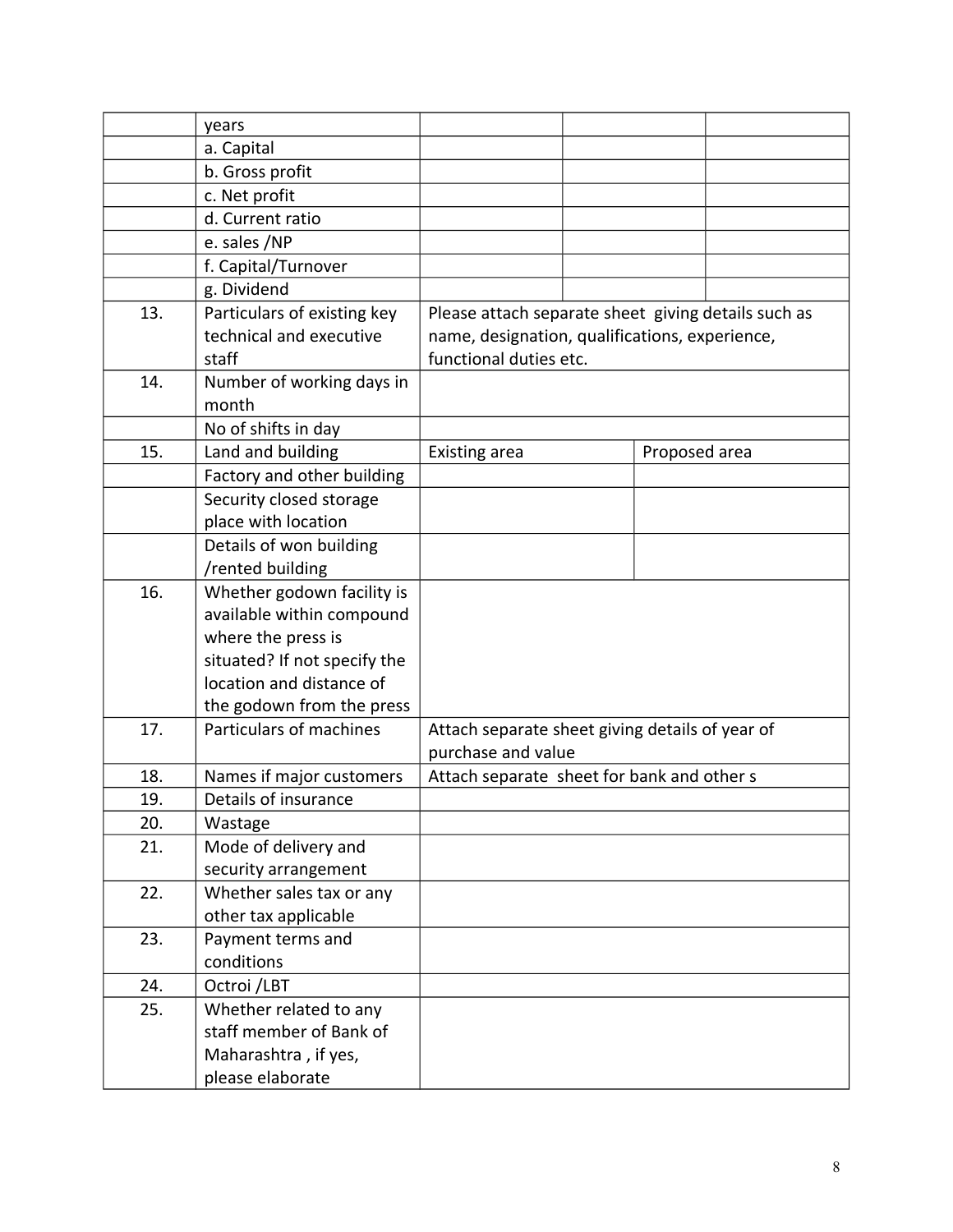# **Application format for Empanelment of professionals with Bank of Maharashtra, Zonal Office Amaravati**

| $\mathbf{1}$   | Name of the Firm/ Organization                                                 |                                                        |                                |            |
|----------------|--------------------------------------------------------------------------------|--------------------------------------------------------|--------------------------------|------------|
|                | Registered Office                                                              |                                                        |                                |            |
|                | Telephone No.                                                                  |                                                        |                                |            |
|                | Fax No.                                                                        |                                                        |                                |            |
|                | E-mail                                                                         |                                                        |                                |            |
| $\overline{2}$ | Year of Establishment                                                          |                                                        |                                |            |
| 3              | Status of the firm                                                             |                                                        |                                |            |
|                | Whether company / firm /                                                       |                                                        |                                |            |
|                | Proprietary)                                                                   |                                                        |                                |            |
| 4              | Name and Qualification of Directors /<br>Partners / Proprietor                 | Name                                                   | Designation &<br>Qualification | Mobile No. |
|                |                                                                                |                                                        |                                |            |
|                |                                                                                |                                                        |                                |            |
| 4              | Minimum qualifications-B Arch (First Class)                                    |                                                        |                                |            |
| 5              | Whether registered with the                                                    |                                                        |                                |            |
| (a)            |                                                                                |                                                        |                                |            |
|                | Registrar of Companies / Registrar                                             |                                                        |                                |            |
|                | of Firms. If so, mention number &                                              |                                                        |                                |            |
|                | date. (Also enclose copy of                                                    |                                                        |                                |            |
|                | Registration / Articles and<br>Memorandum of Association)                      |                                                        |                                |            |
| (b)            | Whether registered with                                                        |                                                        |                                |            |
|                | Indian Association of Architects/Council<br>of Architects?                     |                                                        |                                |            |
|                | Indian Institute of Interior Designers?                                        |                                                        |                                |            |
|                | give registration No & attach copy<br>herewith.                                |                                                        |                                |            |
| (c)            | If empanelled with other organizations                                         |                                                        |                                |            |
|                | such as Banks /PSU etc. Furnish their                                          |                                                        |                                |            |
|                | names, class and date of registration<br>(attach copy of registration, if any) |                                                        |                                |            |
| 6              | Name of the bankers.                                                           | Name of the bank:                                      |                                |            |
|                |                                                                                | Name of the branch:                                    |                                |            |
|                |                                                                                | Phone Nos:                                             |                                |            |
|                |                                                                                | Contact person phone no.                               |                                |            |
| $\overline{7}$ | Satisfactory evidence                                                          | Year                                                   | Turnover Rs. in<br>lac         | Profit     |
|                | to indicate financial capacity                                                 | 31.03.2012                                             |                                |            |
|                |                                                                                | 31.03.2013<br>31.03.2014                               |                                |            |
|                |                                                                                | Certified copies of last 3 years Balance Sheet, Profit |                                |            |
|                |                                                                                | & loss A/C, IT Return be submitted.                    |                                |            |
| 8              | Registration with Tax Authorities                                              |                                                        |                                |            |

**Application Format for Architects:**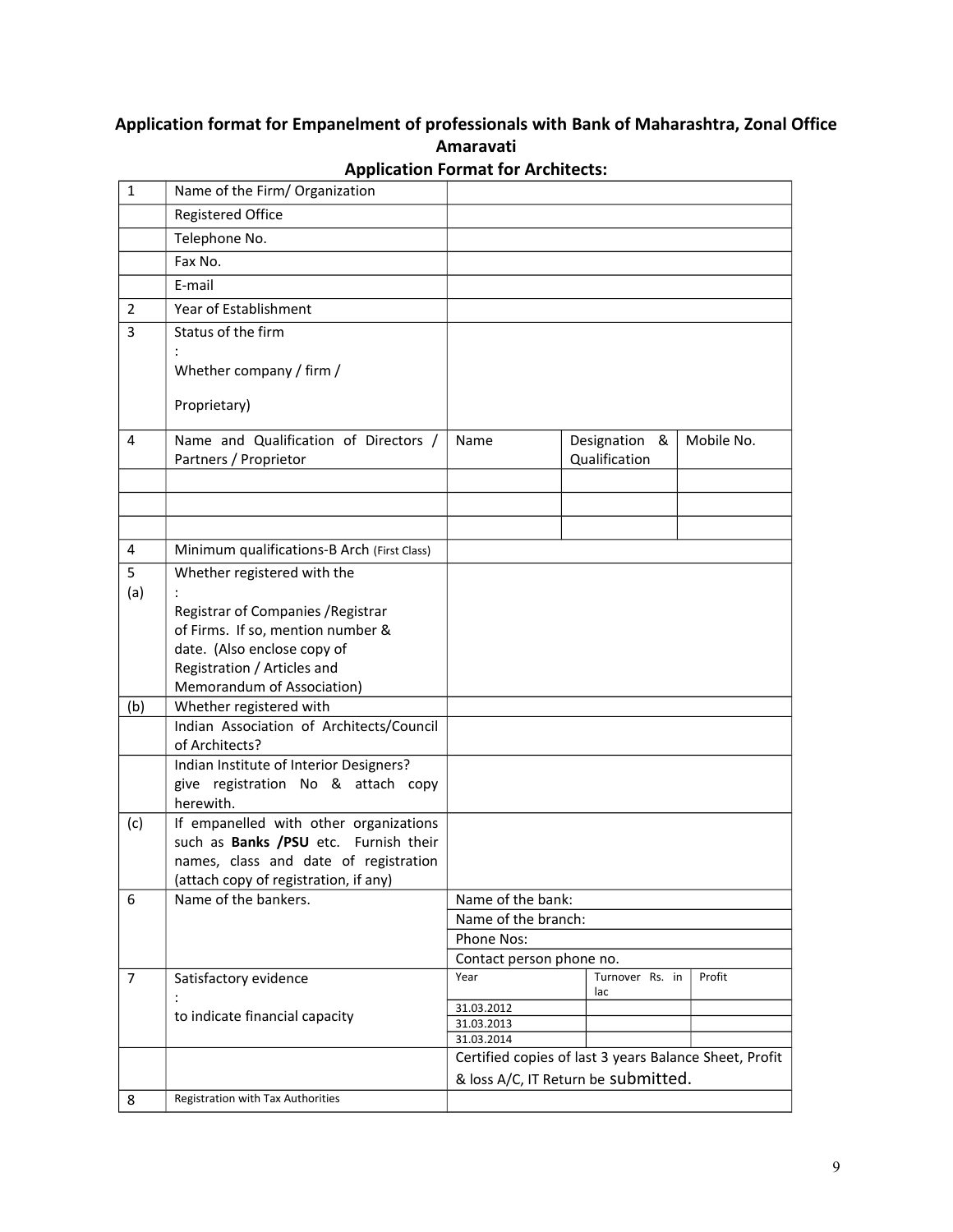|    | i)Income-tax (PAN) No.                                                                                                                                                                                                                   |                               |
|----|------------------------------------------------------------------------------------------------------------------------------------------------------------------------------------------------------------------------------------------|-------------------------------|
|    | ii) Service tax no.                                                                                                                                                                                                                      |                               |
|    | iii) EPF Reg. No. (if applicable)                                                                                                                                                                                                        |                               |
|    | iv) ESI Reg. No. (if applicable)                                                                                                                                                                                                         |                               |
|    | v) TIN / VAT No.                                                                                                                                                                                                                         |                               |
|    | vi) WCT Reg. No(if applicable)                                                                                                                                                                                                           |                               |
|    |                                                                                                                                                                                                                                          |                               |
| 9  | No. of years of experience in the field.<br>Mention fields of activities.                                                                                                                                                                | (Minimum experience- 5 Years) |
| 10 | Whether ISO certified? Furnish details.                                                                                                                                                                                                  |                               |
| 11 | Detailed description and value of works<br>done and works on hand in last 5 years<br>from Banks and others (as per Annex. I &<br>II attached)                                                                                            |                               |
| 12 | List of important / major works on hand<br>from Banks and others (as per Annex. III<br>& IV attached)                                                                                                                                    |                               |
| 13 | Whether any Civil suit / Litigation arisen<br>in the projects executed during last 10<br>years / being executed now. If yes,<br>please furnish details.                                                                                  |                               |
| 14 | Key personnel employed: (as per Annex.<br>V)                                                                                                                                                                                             |                               |
| 15 | Infrastructure of the firm viz. office<br>space, office equipment.(as per Annex.VI<br>attached Herewith)                                                                                                                                 |                               |
| 16 | Whether related to any staff member of<br>Bank of Maharashtra. If yes, please<br>elaborate.                                                                                                                                              |                               |
| 17 | Please give reference with address and<br>telephone no. of two persons for whom<br>you have executed similar works of<br>importance who<br>may<br>be<br>directly<br>contacted by the bank about the ability,<br>competence or capability |                               |
| 18 | List of clients-name, address, phone no.                                                                                                                                                                                                 |                               |
| 19 | Any other information                                                                                                                                                                                                                    |                               |

Note: Where copies are required to be furnished, these are to certified copies preferably by the concerned agencies or a Govt. Officer.

In case you intend to give further / more information, please attach separate sheet/s.

Signature and Seal of the Applicant

Desired requirements:

Architects should be practicing architect in their respective fields with more than 5 years experience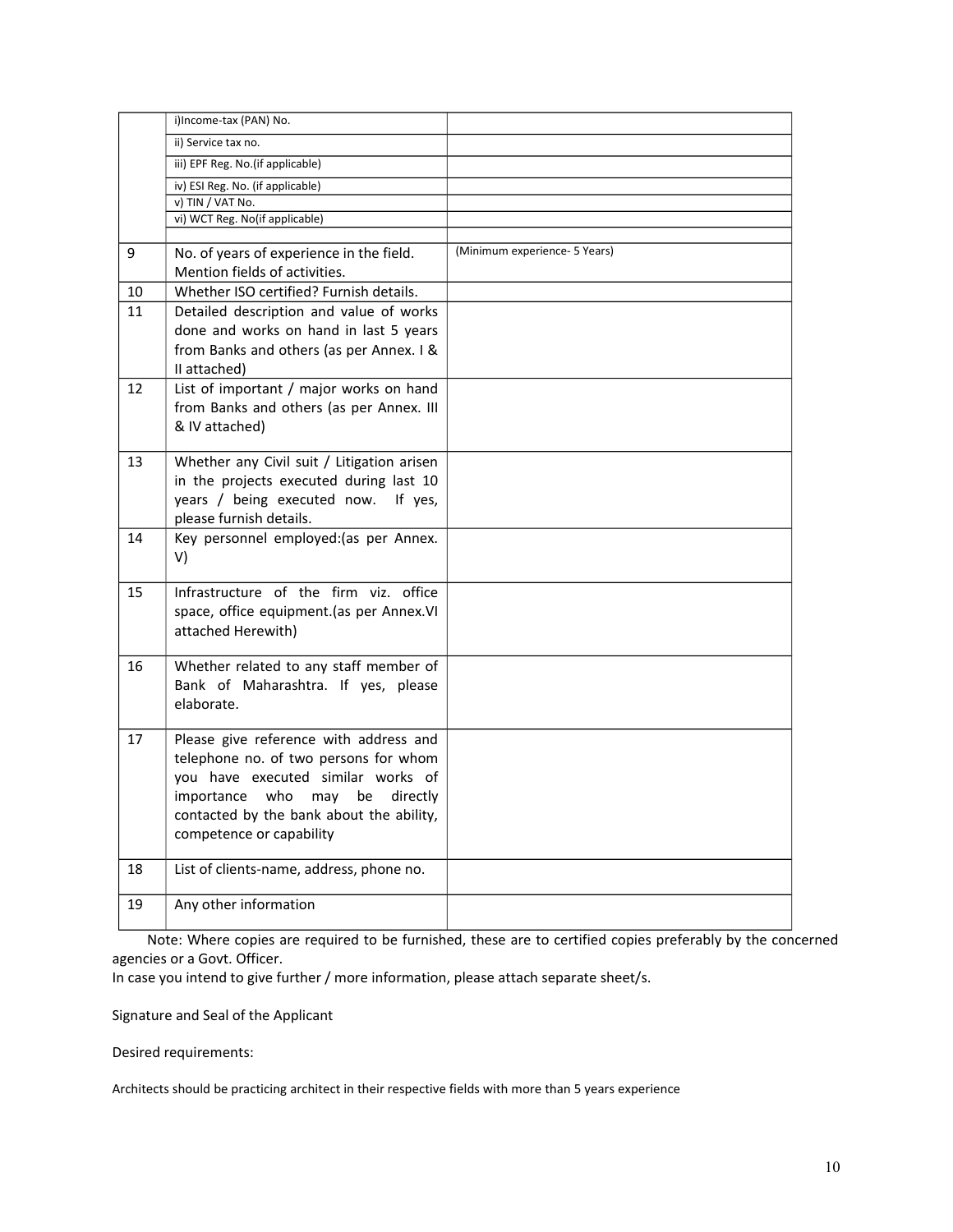Architect on panel of nationalized banks are preferred. Architect should have successfully completed projects worth Rs.50 Lac & more till date and Documentary evidence in support of this must be submitted.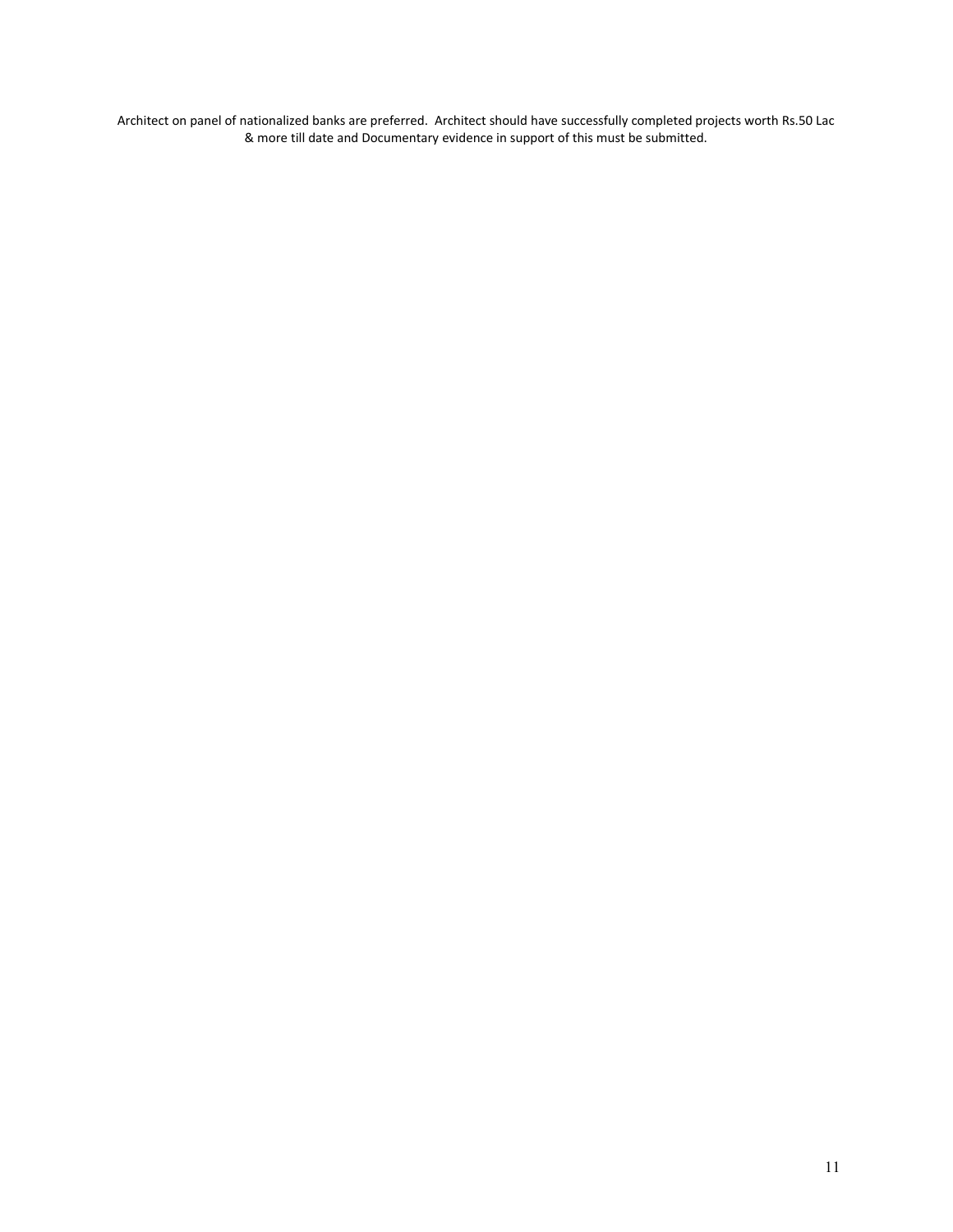# **Application format for Empanelment of professionals with Bank of Maharashtra Zonal Office Amaravati**

# **Application Format for Furniture Contractors:**

## **Basic Scope of work:**

The scope of work of Furniture Contractors for Interior Furnishing works mainly involves erection of partitions, counters, paneling, false ceiling, cavity flooring, furniture and fabricated workstations, masonry, plastering, RCC concrete works, painting, flooring, plumbing & sanitary, water proofing, demolition works, structural steel fabrication, woodwork etc.

# **Desired requirements:**

The furniture contractor must have minimum 5 years experience in the line/field.

The furniture contractor/ Firm should have completed works /projects for minimum 8-10 sites of reputed firms/nationalized banks during last 3 years.

Firms empanelled with nationalized banks will be given preference.

Firm should have successfully completed projects for more than Rs.100 lac till date and Documentary evidence in support of this must be submitted.

## **Application Format**

| $\mathbf{1}$   | Name of the Firm/ Organization                                                                            |      |                                |            |
|----------------|-----------------------------------------------------------------------------------------------------------|------|--------------------------------|------------|
|                | Registered Office                                                                                         |      |                                |            |
|                | Telephone No.                                                                                             |      |                                |            |
|                | Fax No.                                                                                                   |      |                                |            |
|                | E-mail                                                                                                    |      |                                |            |
| $\overline{2}$ | Year of Establishment.                                                                                    |      |                                |            |
| 3              | Status of the firm<br>(Whether company / firm /<br>Proprietary)                                           |      |                                |            |
| 4              | Name and Qualification of Directors /<br>Partners / Proprietor                                            | Name | Designation &<br>Qualification | Mobile No. |
|                |                                                                                                           |      |                                |            |
|                |                                                                                                           |      |                                |            |
|                |                                                                                                           |      |                                |            |
| 5(a)           | <b>Professional Qualifications:</b><br>of the Proprietor/Partners/Directors                               |      |                                |            |
| (b)            | In case of company/firm, whether<br>with<br>the<br>registered<br>Registrar<br>οf<br>Companies / Registrar |      |                                |            |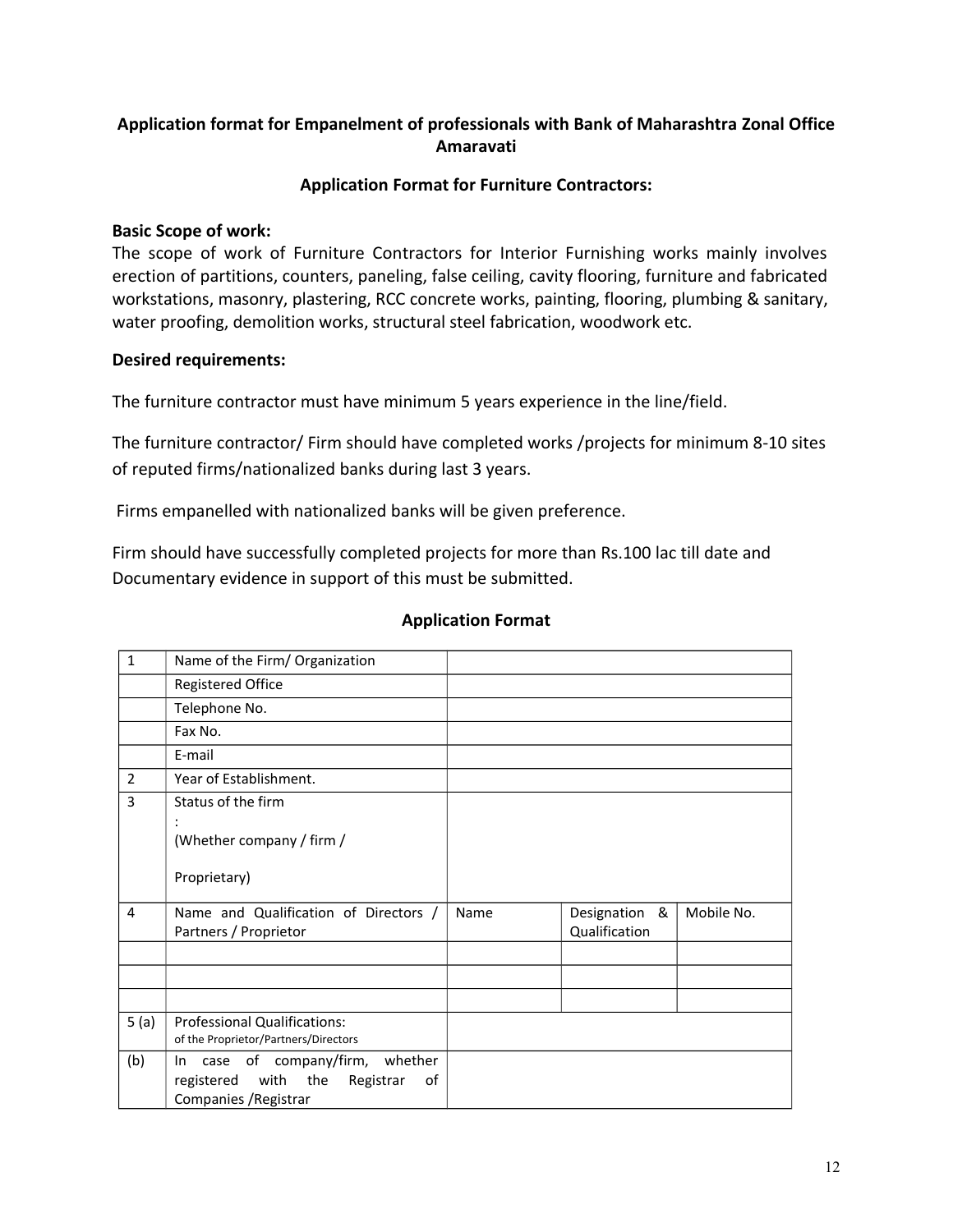|                | of firms. If so, mention number &                                                     |                                                                                               |                        |        |
|----------------|---------------------------------------------------------------------------------------|-----------------------------------------------------------------------------------------------|------------------------|--------|
|                | date. (Also enclose copy of                                                           |                                                                                               |                        |        |
|                | Registration / Articles and                                                           |                                                                                               |                        |        |
|                | Memorandum of Association)                                                            |                                                                                               |                        |        |
| (c)            | Whether registered with                                                               |                                                                                               |                        |        |
|                | Empanelled with BOM?                                                                  |                                                                                               |                        |        |
| (d)            | If empanelled with other organizations                                                |                                                                                               |                        |        |
|                | such as <b>Banks /PSU</b> etc. Furnish their                                          |                                                                                               |                        |        |
|                | names, class and date of registration                                                 |                                                                                               |                        |        |
|                | (attach copy of registration, if any)                                                 |                                                                                               |                        |        |
| 6              | Name of the bankers.                                                                  | Name of the bank:                                                                             |                        |        |
|                |                                                                                       | Name of the branch:                                                                           |                        |        |
|                |                                                                                       | Phone Nos.:                                                                                   |                        |        |
|                |                                                                                       | Contact person phone no.                                                                      |                        |        |
| $\overline{7}$ | Satisfactory evidence                                                                 | Year                                                                                          | Turnover Rs. in<br>lac | Profit |
|                | to indicate financial capacity                                                        | 31.03.2012                                                                                    |                        |        |
|                |                                                                                       | 31.03.2013                                                                                    |                        |        |
|                |                                                                                       | 31.03.2014                                                                                    |                        |        |
|                |                                                                                       | Certified copies of last 3 years Balance Sheet, Profit<br>& loss A/C, IT Return be submitted. |                        |        |
| 8              | Registration with Tax Authorities                                                     |                                                                                               |                        |        |
|                | i)Income-Tax - Registration No & (PAN) No.                                            |                                                                                               |                        |        |
|                |                                                                                       |                                                                                               |                        |        |
|                | ii) Service tax no.                                                                   |                                                                                               |                        |        |
|                | iii) EPF Reg. No. (if applicable)                                                     |                                                                                               |                        |        |
|                | iv) ESI Reg. No. (if applicable)                                                      |                                                                                               |                        |        |
|                | v) TIN / VAT No.<br>vi) WCT Reg. No(if applicable)                                    |                                                                                               |                        |        |
|                |                                                                                       |                                                                                               |                        |        |
| 9              | No. of years of experience in the field-                                              | (Minimum Experience- 5 years in furniture/interior work as                                    |                        |        |
|                | Mention fields of activities.                                                         | contractors)                                                                                  |                        |        |
| 10             | Whether ISO certified? Furnish details.                                               |                                                                                               |                        |        |
| 11             | Detailed description and value of works                                               |                                                                                               |                        |        |
|                | done and works on hand in last 5 years                                                |                                                                                               |                        |        |
|                | from Banks and others (as per Annex. I &                                              |                                                                                               |                        |        |
|                | II attached)                                                                          |                                                                                               |                        |        |
| 12             | List of important / major works on hand                                               |                                                                                               |                        |        |
|                | from Banks and others (as per Annex. III                                              |                                                                                               |                        |        |
|                | & IV attached)                                                                        |                                                                                               |                        |        |
|                |                                                                                       |                                                                                               |                        |        |
| 13             | Whether any Civil suit / Litigation arisen<br>in the projects executed during last 10 |                                                                                               |                        |        |
|                |                                                                                       |                                                                                               |                        |        |
|                | years / being executed now. If yes,<br>please furnish details.                        |                                                                                               |                        |        |
| 14             | Key personnel employed:                                                               |                                                                                               |                        |        |
|                |                                                                                       |                                                                                               |                        |        |
|                | (as per Annex. V)                                                                     |                                                                                               |                        |        |
|                |                                                                                       |                                                                                               |                        |        |
| 15             | Infrastructure of the firm viz. office                                                |                                                                                               |                        |        |
|                | space, office equipment.(as per Annex.VI                                              |                                                                                               |                        |        |
|                | attached Herewith)                                                                    |                                                                                               |                        |        |
|                |                                                                                       |                                                                                               |                        |        |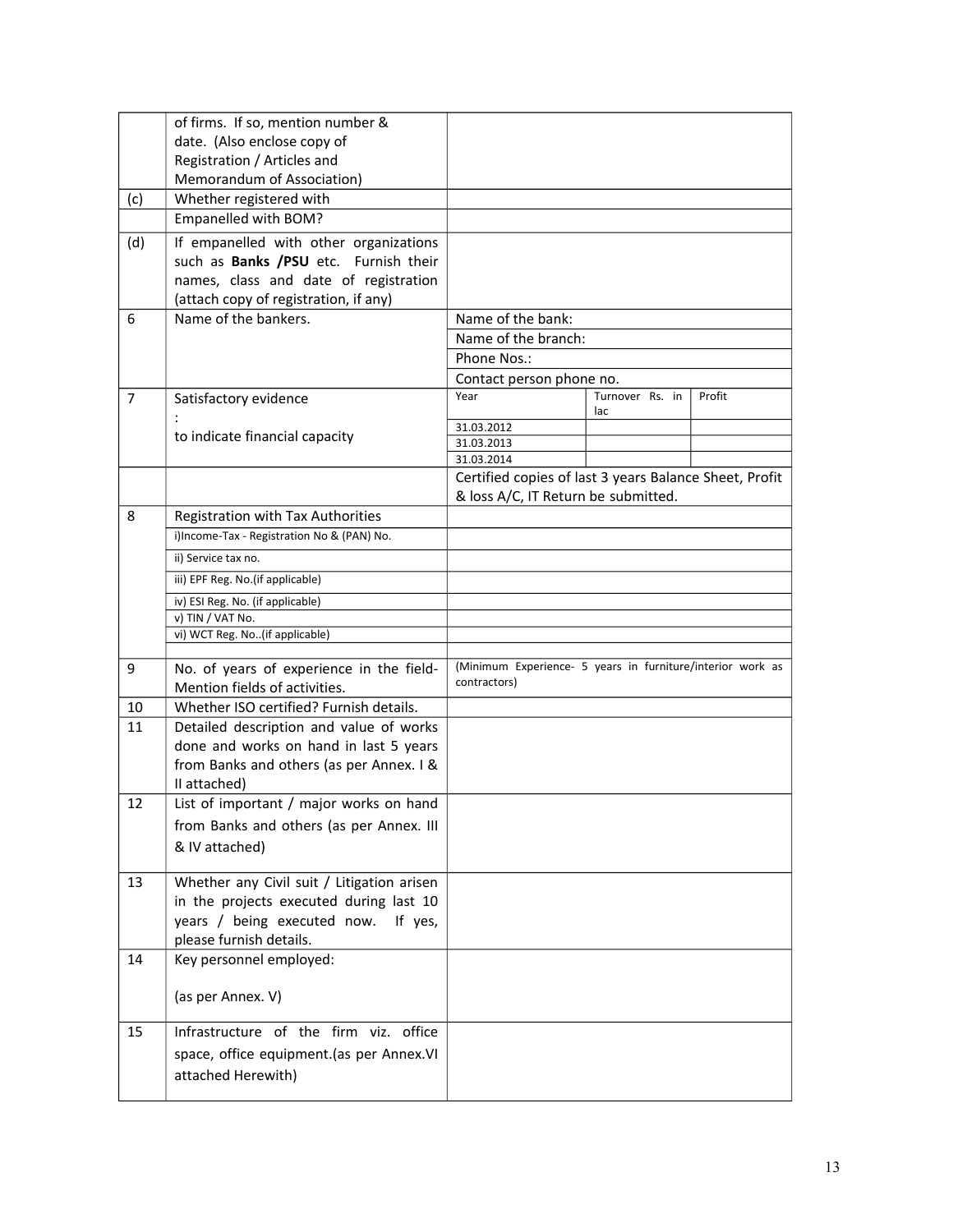| 16 | Whether related to any staff member of<br>Bank of Maharashtra. If yes, please<br>elaborate.                                                                                                                                         |          |
|----|-------------------------------------------------------------------------------------------------------------------------------------------------------------------------------------------------------------------------------------|----------|
| 17 | Please give reference with address and<br>telephone no. of two persons for whom<br>you have executed similar works of<br>importance who may be<br>directly<br>contacted by the bank about the ability,<br>competence or capability. | 1.<br>2. |
| 18 | List of Clients, names, phone no.                                                                                                                                                                                                   |          |
| 19 | Any other information                                                                                                                                                                                                               |          |

Note: Where copies are required to be furnished, these are to certified copies preferably by the concerned agencies or

a Govt. Officer.

In case you intend to give further / more information, please attach separate sheet/s.

Signature and Seal of the Applicant.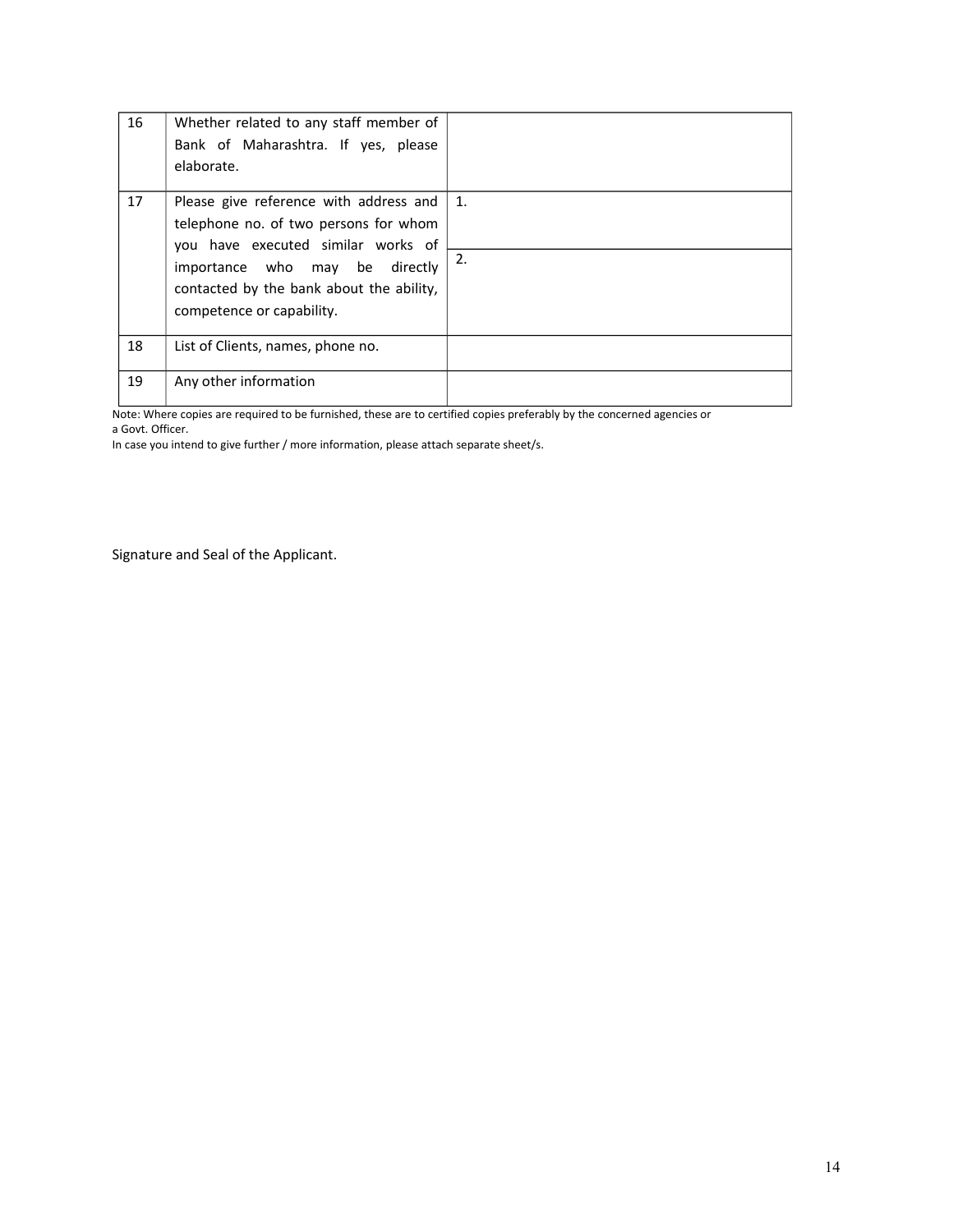# **Application format for Empanelment of professionals with Bank of Maharashtra Bank of Maharashtra, Zonal Office Amaravati**

| $\mathbf{1}$<br>Name of the Firm/ Organization                                                                   |            |
|------------------------------------------------------------------------------------------------------------------|------------|
| <b>Registered Office</b>                                                                                         |            |
| Telephone No.                                                                                                    |            |
| Fax No.                                                                                                          |            |
| E-mail                                                                                                           |            |
| Year of Establishment.<br>$\overline{2}$                                                                         |            |
| 3<br>Status of the firm                                                                                          |            |
|                                                                                                                  |            |
| (Whether company / firm /                                                                                        |            |
| Proprietary)                                                                                                     |            |
|                                                                                                                  |            |
| Name and Qualification of Directors /<br>4<br>Name<br>Designation<br>&<br>Qualification<br>Partners / Proprietor | Mobile No. |
|                                                                                                                  |            |
|                                                                                                                  |            |
|                                                                                                                  |            |
| <b>Professional Qualifications:</b><br>5(a)<br>of the Proprietor/Partners/Directors                              |            |
| (b)<br>In case of company/firm, whether                                                                          |            |
| registered with<br>the<br>Registrar<br>0f<br>Companies / Registrar                                               |            |
| of firms. If so, mention number &                                                                                |            |
| date. (Also enclose copy of                                                                                      |            |
| Registration / Articles and                                                                                      |            |
| Memorandum of Association)                                                                                       |            |
| Whether registered with<br>(c)<br>CPWD/PWD/Govt. Depts.                                                          |            |
|                                                                                                                  |            |
| Empanelled with BOM Pune?                                                                                        |            |
| (d)<br>If empanelled with other organizations                                                                    |            |
| such as Banks /PSU etc. Furnish their                                                                            |            |
| names, class and date of registration                                                                            |            |
| (attach copy of registration, if any)<br>Name of the bankers.<br>Name of the bank:<br>6                          |            |
|                                                                                                                  |            |
|                                                                                                                  |            |
| Name of the branch:<br>Phone Nos.:                                                                               |            |

# **Application Format for Civil Contractors:**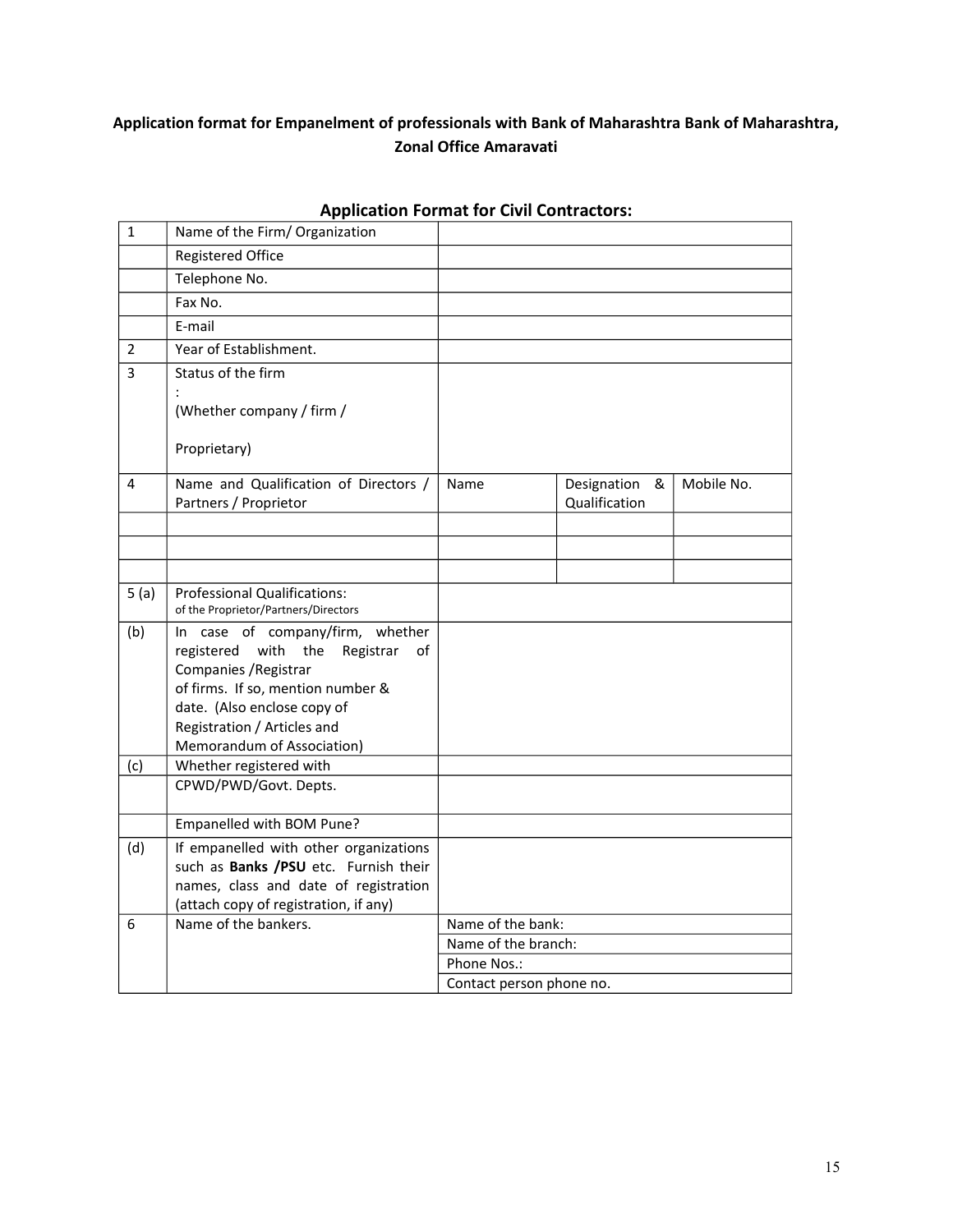| $\overline{7}$ | Satisfactory evidence                      | Year                                                              | Turnover Rs. in<br>lac | Profit |
|----------------|--------------------------------------------|-------------------------------------------------------------------|------------------------|--------|
|                |                                            | 31.03.2012                                                        |                        |        |
|                | to indicate financial capacity             | 31.03.2013                                                        |                        |        |
|                |                                            | 31.03.2014                                                        |                        |        |
|                |                                            | Certified copies of last 3 years Balance Sheet, Profit            |                        |        |
|                |                                            | & loss A/C, IT Return be submitted.                               |                        |        |
| 8              | Registration with Tax Authorities          |                                                                   |                        |        |
|                | i)Income-Tax - Registration No & (PAN) No. |                                                                   |                        |        |
|                | ii) Service tax no.                        |                                                                   |                        |        |
|                | iii) EPF Reg. No. (if applicable)          |                                                                   |                        |        |
|                | iv) ESI Reg. No. (if applicable)           |                                                                   |                        |        |
|                | v) TIN / VAT No.                           |                                                                   |                        |        |
|                | vi) WCT Reg. No(if applicable)             |                                                                   |                        |        |
|                |                                            |                                                                   |                        |        |
| 9              | No. of years of experience in the field-   | (Minimum Experience- 5 years in civil construction/repair jobs as |                        |        |
|                | Mention fields of activities.              | contractors)                                                      |                        |        |
| 10             | Whether ISO certified? Furnish details.    |                                                                   |                        |        |
| 11             | Detailed description and value of works    |                                                                   |                        |        |
|                | done and works on hand in last 5 years     |                                                                   |                        |        |
|                | from Banks and others (as per Annex. I &   |                                                                   |                        |        |
|                | II attached)                               |                                                                   |                        |        |
| 12             | List of important / major works on hand    |                                                                   |                        |        |
|                | from Banks and others (as per Annex. III   |                                                                   |                        |        |
|                | & IV attached)                             |                                                                   |                        |        |
|                |                                            |                                                                   |                        |        |
| 13             | Whether any Civil suit / Litigation arisen |                                                                   |                        |        |
|                | in the projects executed during last 10    |                                                                   |                        |        |
|                | years / being executed now.<br>If yes,     |                                                                   |                        |        |
|                | please furnish details.                    |                                                                   |                        |        |
| 14             | Key personnel employed:                    |                                                                   |                        |        |
|                |                                            |                                                                   |                        |        |
|                | (as per Annex. V)                          |                                                                   |                        |        |
|                |                                            |                                                                   |                        |        |
| 15             | Infrastructure of the firm viz. office     |                                                                   |                        |        |
|                | space, office equipment.(as per Annex.VI   |                                                                   |                        |        |
|                | attached Herewith)                         |                                                                   |                        |        |
|                |                                            |                                                                   |                        |        |
| 16             | Whether related to any staff member of     |                                                                   |                        |        |
|                | Bank of Maharashtra. If yes, please        |                                                                   |                        |        |
|                | elaborate.                                 |                                                                   |                        |        |
|                |                                            |                                                                   |                        |        |
| 17             | Please give reference with address and     | 1.                                                                |                        |        |
|                | telephone no. of two persons for whom      |                                                                   |                        |        |
|                | you have executed similar works of         |                                                                   |                        |        |
|                | who<br>importance<br>may<br>be<br>directly | 2.                                                                |                        |        |
|                | contacted by the bank about the ability,   |                                                                   |                        |        |
|                |                                            |                                                                   |                        |        |
|                | competence or capability.                  |                                                                   |                        |        |
| 18             | List of Clients, names, phone no.          |                                                                   |                        |        |
|                |                                            |                                                                   |                        |        |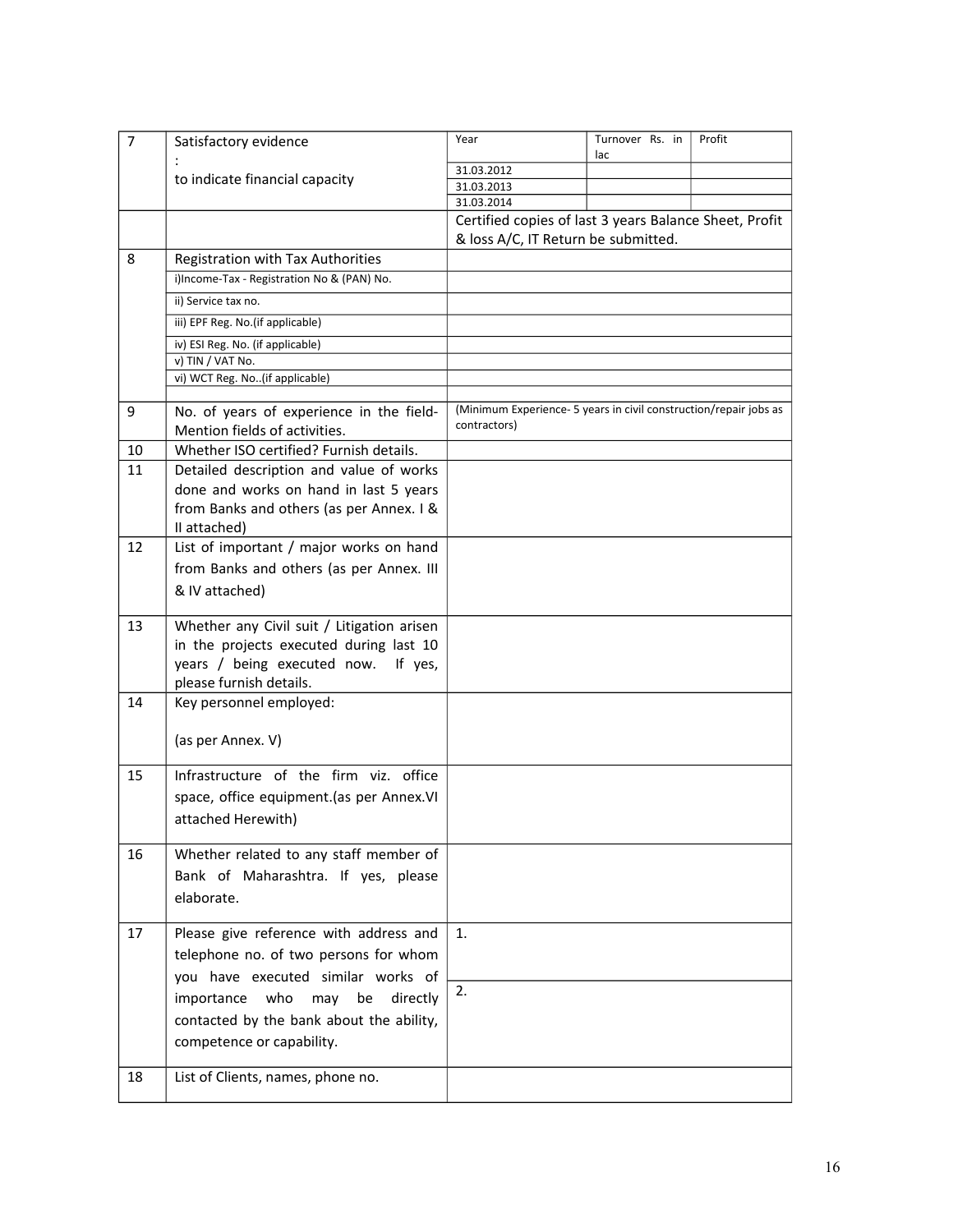| 1 C<br>ᅩ | Any other information |  |
|----------|-----------------------|--|
|          |                       |  |

Note: Where copies are required to be furnished, these are to certified copies preferably by the concerned agencies or a Govt. Officer.

In case you intend to give further / more information, please attach separate sheet/s.

Signature and Seal of the Applicant.

Desired requirements:

The civil contractor must have minimum 5 years experience in the line/field.

The civil contractor/ Firm should have handled works /projects for minimum 8-10 sites of reputed firms/nationalized banks during last 3 years.

Firms empanelled with nationalized banks will be given preference.

Firm should have successfully completed projects for more than Rs.50 Lac till date and Documentary evidence in support of this must be submitted.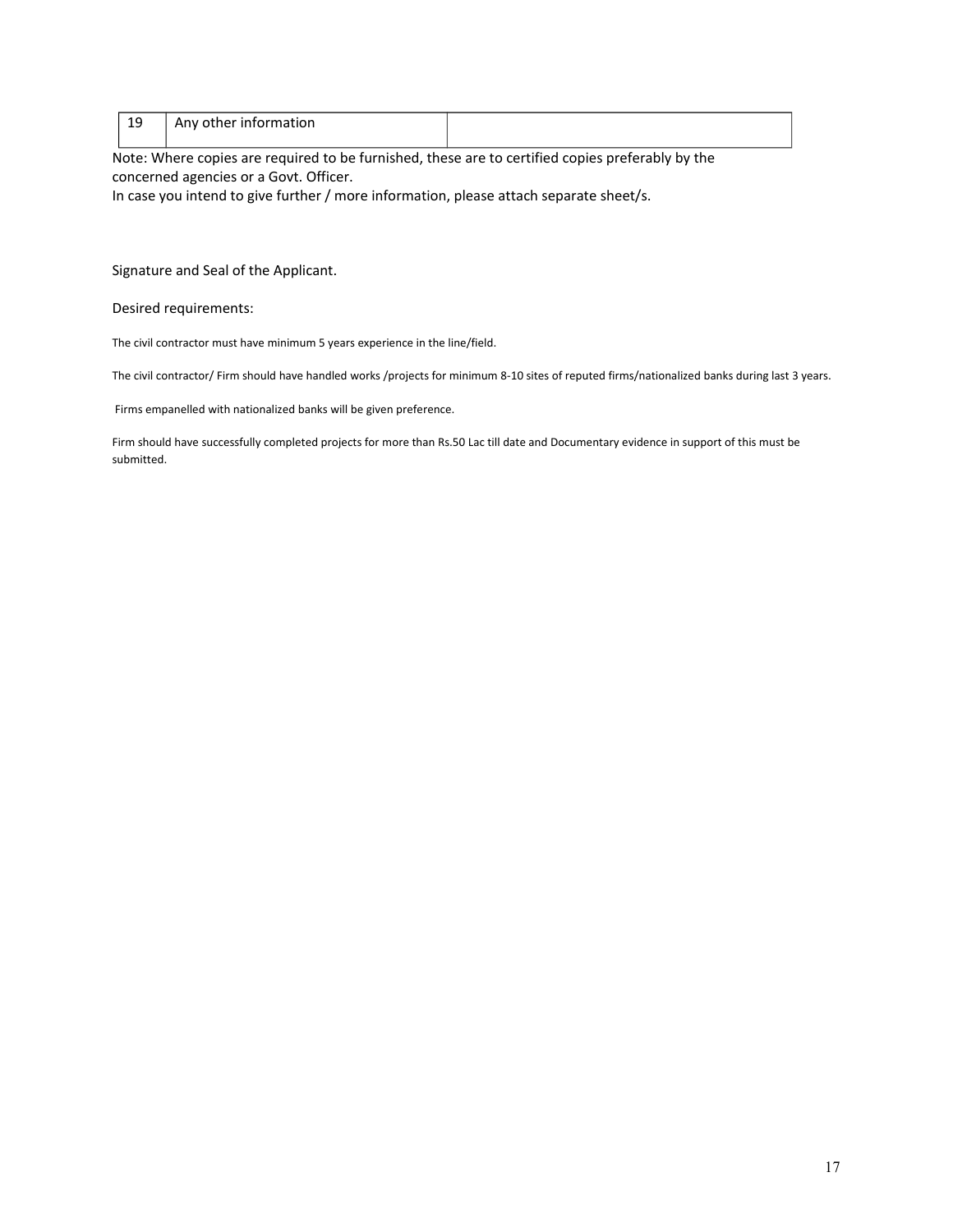# **Application format for Empanelment of professionals with Bank of Maharashtra Zonal Office Amaravati**

## **Application Format for Electrical Contractors:**

### **Basic Scope of work:**

The scope of work for Electrical Contractors involves internal and external electrification, associated cabling, installation & maintenance of Transformer/DG set / Control panels, earthling, wiring for air-conditioners, telephone wiring, Music system installation, UPS wiring and data cabling, break-down repairs and other allied works.

### **Desired requirements:**

The Electrical Contractors must have minimum 5 years experience in the line/field.

The Electrical contractor/ Firm should have completed works /projects for minimum 8-10 sites of reputed firms/nationalized banks during last 3 years.

Firms empanelled with nationalized banks will be given preference.

Firm should have successfully completed projects for more than Rs.100 lac till date and Documentary evidence in support of this must be submitted.

### **Application Format**

| $\mathbf{1}$   | Name of the Firm/ Organization               |      |                  |            |
|----------------|----------------------------------------------|------|------------------|------------|
|                | <b>Registered Office</b>                     |      |                  |            |
|                | Pune Office                                  |      |                  |            |
|                | Telephone No.                                |      |                  |            |
|                | Fax No.                                      |      |                  |            |
|                | E-mail                                       |      |                  |            |
| $\overline{2}$ | Year of Establishment.                       |      |                  |            |
| 3              | Status of the firm                           |      |                  |            |
|                | $\cdot$                                      |      |                  |            |
|                | (Whether company / firm /                    |      |                  |            |
|                | Proprietary)                                 |      |                  |            |
| 4              | Name and Qualification of Directors /        | Name | Designation<br>& | Mobile No. |
|                | Partners / Proprietor                        |      | Qualification    |            |
|                |                                              |      |                  |            |
|                |                                              |      |                  |            |
|                |                                              |      |                  |            |
| 5(a)           | <b>Professional Qualifications:</b>          |      |                  |            |
|                | of the Proprietor/Partners/Directors         |      |                  |            |
| (b)            | In case of company/firm, whether             |      |                  |            |
|                | the<br>Registrar<br>registered<br>with<br>0f |      |                  |            |
|                | Companies / Registrar                        |      |                  |            |

Category applied for: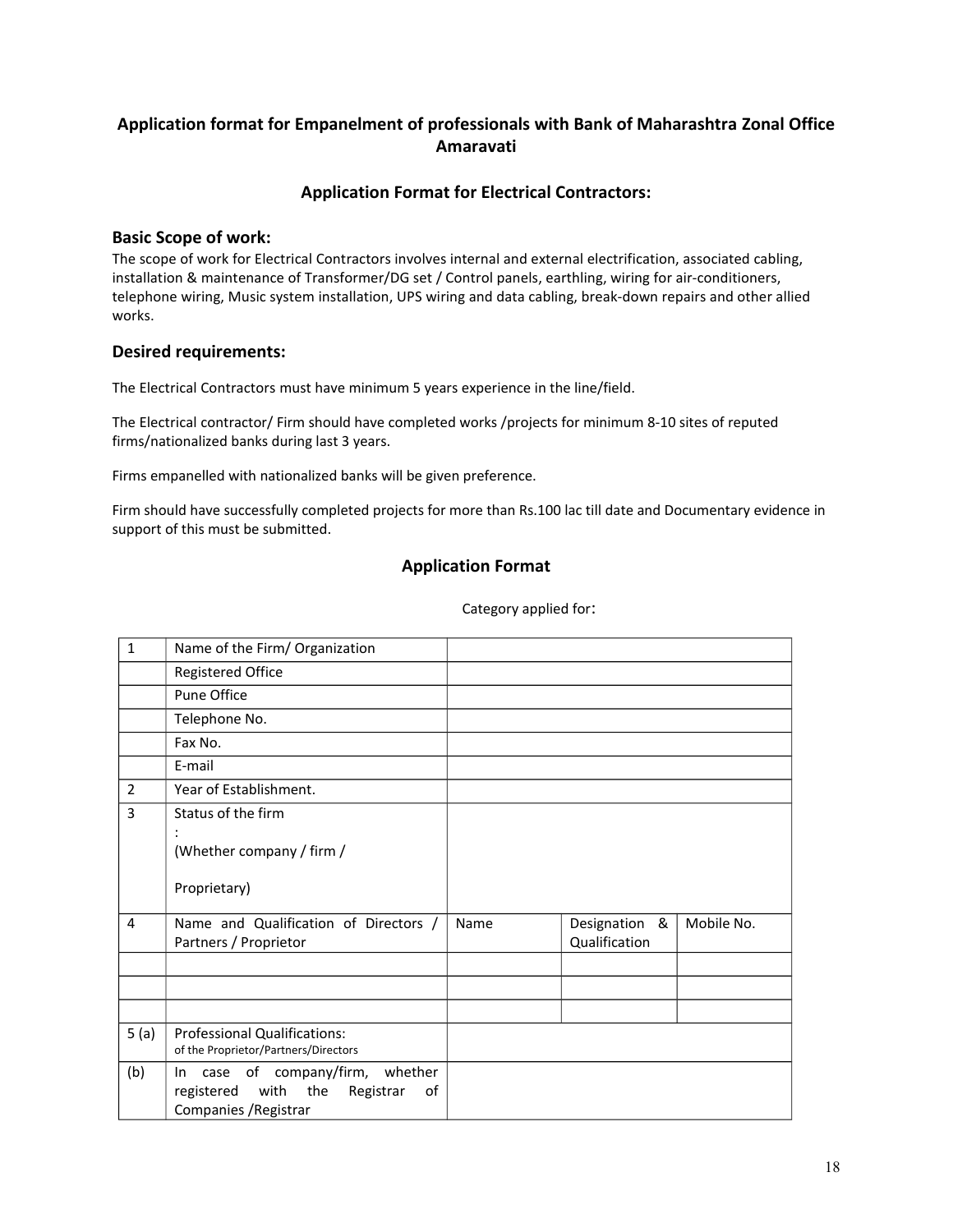|                | of firms. If so, mention number &                                               |                                                        |                 |        |
|----------------|---------------------------------------------------------------------------------|--------------------------------------------------------|-----------------|--------|
|                | date. (Also enclose copy of                                                     |                                                        |                 |        |
|                | Registration / Articles and                                                     |                                                        |                 |        |
|                | Memorandum of Association)                                                      |                                                        |                 |        |
| (c)            | Whether PWD license is obtained?<br>If so attach copy of the same.              |                                                        |                 |        |
|                | Empanelled with BOM Pune?                                                       |                                                        |                 |        |
|                |                                                                                 |                                                        |                 |        |
| (d)            | If empanelled with other organizations<br>such as Banks /PSU etc. Furnish their |                                                        |                 |        |
|                | names, class and date of registration                                           |                                                        |                 |        |
|                | (attach copy of registration, if any)                                           |                                                        |                 |        |
| 6              | Name of the bankers.                                                            | Name of the bank:                                      |                 |        |
|                |                                                                                 | Name of the branch:                                    |                 |        |
|                |                                                                                 | Phone Nos.:                                            |                 |        |
|                |                                                                                 | Contact person phone no.                               |                 |        |
| $\overline{7}$ | Satisfactory evidence                                                           | Year                                                   | Turnover Rs. in | Profit |
|                |                                                                                 |                                                        | lac             |        |
|                | to indicate financial capacity                                                  | 31.03.2011                                             |                 |        |
|                |                                                                                 | 31.03.2012<br>31.03.2013                               |                 |        |
|                |                                                                                 | Certified copies of last 3 years Balance Sheet, Profit |                 |        |
|                |                                                                                 | & loss A/C, IT Return be submitted.                    |                 |        |
| 8              | Registration with Tax Authorities                                               |                                                        |                 |        |
|                | i)Income-Tax - Registration No & (PAN) No.                                      |                                                        |                 |        |
|                | ii) Service tax no.                                                             |                                                        |                 |        |
|                | iii) EPF Reg. No.(if applicable)                                                |                                                        |                 |        |
|                |                                                                                 |                                                        |                 |        |
|                | iv) ESI Reg. No. (if applicable)<br>v) TIN / VAT No.                            |                                                        |                 |        |
|                | vi) WCT Reg. No(if applicable)                                                  |                                                        |                 |        |
|                |                                                                                 |                                                        |                 |        |
| 9              | No. of years of experience in the field-                                        | (Minimum Experience- 5 years as electrical contractor) |                 |        |
|                | Mention fields of activities.                                                   |                                                        |                 |        |
| 10             | Whether ISO certified? Furnish details.                                         |                                                        |                 |        |
| 11             | Detailed description and value of works                                         |                                                        |                 |        |
|                | done and works on hand in last 5 years                                          |                                                        |                 |        |
|                | from Banks and others (as per Annex. I &                                        |                                                        |                 |        |
|                | II attached)                                                                    |                                                        |                 |        |
| 12             | List of important / major works on hand                                         |                                                        |                 |        |
|                | from Banks and others (as per Annex. III                                        |                                                        |                 |        |
|                | & IV attached)                                                                  |                                                        |                 |        |
| 13             | Whether any Civil suit / Litigation arisen                                      |                                                        |                 |        |
|                | in the projects executed during last 10                                         |                                                        |                 |        |
|                | years / being executed now.<br>If yes,                                          |                                                        |                 |        |
|                | please furnish details.                                                         |                                                        |                 |        |
| 14             | Key personnel employed:                                                         |                                                        |                 |        |
|                |                                                                                 |                                                        |                 |        |
|                | (as per Annex. V)                                                               |                                                        |                 |        |
|                |                                                                                 |                                                        |                 |        |
| 15             | Infrastructure of the firm viz. office                                          |                                                        |                 |        |
|                | space, office equipment.(as per Annex.VI                                        |                                                        |                 |        |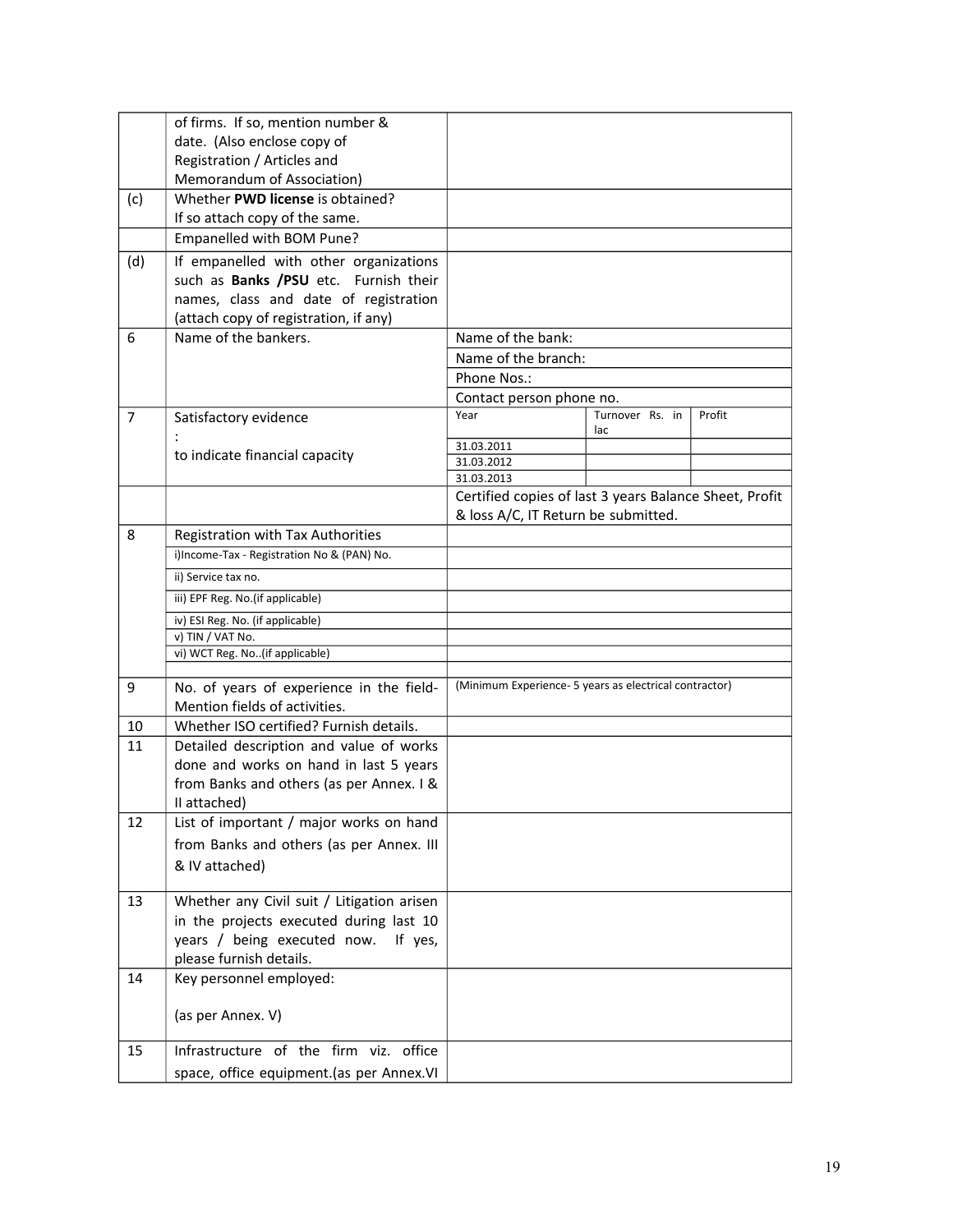|    | attached Herewith)                                                                                                                                                                                                               |          |
|----|----------------------------------------------------------------------------------------------------------------------------------------------------------------------------------------------------------------------------------|----------|
| 16 | Whether related to any staff member of<br>Bank of Maharashtra. If yes, please<br>elaborate.                                                                                                                                      |          |
| 17 | Please give reference with address and<br>telephone no. of two persons for whom<br>you have executed similar works of<br>importance who may be directly<br>contacted by the bank about the ability,<br>competence or capability. | 1.<br>2. |
| 18 | List of Clients, names, phone no.                                                                                                                                                                                                |          |
| 19 | Any other information                                                                                                                                                                                                            |          |

Note: Where copies are required to be furnished, these are to certified copies preferably by the concerned agencies or a Govt. Officer.

In case you intend to give further / more information, please attach separate sheet/s.

Signature and Seal of the Applicant.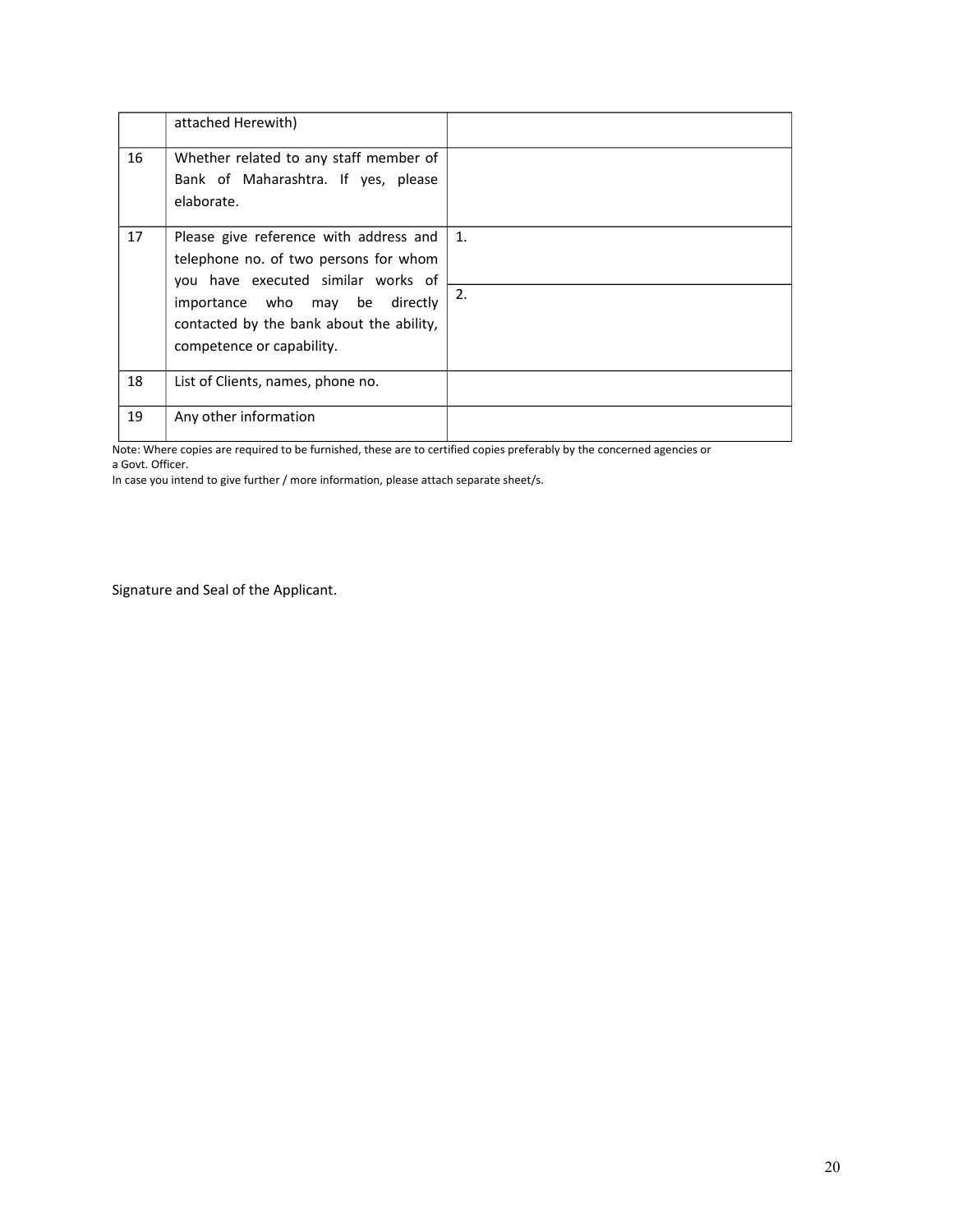# **Application format for Empanelment of professionals with Bank of Maharashtra, Zonal Office Amaravati**

| $\mathbf{1}$   | Name of the Firm/ Organization                                                                                                                                                                                                             |                          |                                   |            |
|----------------|--------------------------------------------------------------------------------------------------------------------------------------------------------------------------------------------------------------------------------------------|--------------------------|-----------------------------------|------------|
|                | <b>Registered Office</b>                                                                                                                                                                                                                   |                          |                                   |            |
|                | Telephone No.                                                                                                                                                                                                                              |                          |                                   |            |
|                | Fax No.                                                                                                                                                                                                                                    |                          |                                   |            |
|                | E-mail                                                                                                                                                                                                                                     |                          |                                   |            |
| $\overline{2}$ | Year of Establishment.                                                                                                                                                                                                                     |                          |                                   |            |
| 3              | Status of the firm                                                                                                                                                                                                                         |                          |                                   |            |
|                | (Whether company / firm /                                                                                                                                                                                                                  |                          |                                   |            |
|                | Proprietary)                                                                                                                                                                                                                               |                          |                                   |            |
| 4              | Name and Qualification of Directors /<br>Partners / Proprietor                                                                                                                                                                             | Name                     | Designation<br>&<br>Qualification | Mobile No. |
|                |                                                                                                                                                                                                                                            |                          |                                   |            |
|                |                                                                                                                                                                                                                                            |                          |                                   |            |
|                |                                                                                                                                                                                                                                            |                          |                                   |            |
| 5(a)           | Professional Qualifications:<br>(Minimum qualifications-BE (Electrical),<br>(first<br>class) recognized by AICTE                                                                                                                           |                          |                                   |            |
| (b)            | In case of company/firm, whether<br>the<br>registered<br>with<br>Registrar<br>οf<br>Companies / Registrar<br>of firms. If so, mention number &<br>date. (Also enclose copy of<br>Registration / Articles and<br>Memorandum of Association) |                          |                                   |            |
| (c)            | Whether registered with                                                                                                                                                                                                                    |                          |                                   |            |
|                | Institute of Electrical Engineers?                                                                                                                                                                                                         |                          |                                   |            |
|                | Indian Society of Electrical & Electronic<br>Engineers? Give Registration No. &<br>attach copy herewith.                                                                                                                                   |                          |                                   |            |
| (d)            | If empanelled with other organizations<br>such as Banks /PSU etc. Furnish their<br>names, class and date of registration<br>(attach copy of registration, if any)                                                                          |                          |                                   |            |
| 6              | Name of the bankers.                                                                                                                                                                                                                       | Name of the bank:        |                                   |            |
|                |                                                                                                                                                                                                                                            | Name of the branch:      |                                   |            |
|                |                                                                                                                                                                                                                                            | Phone Nos.:              |                                   |            |
|                |                                                                                                                                                                                                                                            | Contact person phone no. |                                   |            |

**Application Format for Electrical Consultants/Auditors:**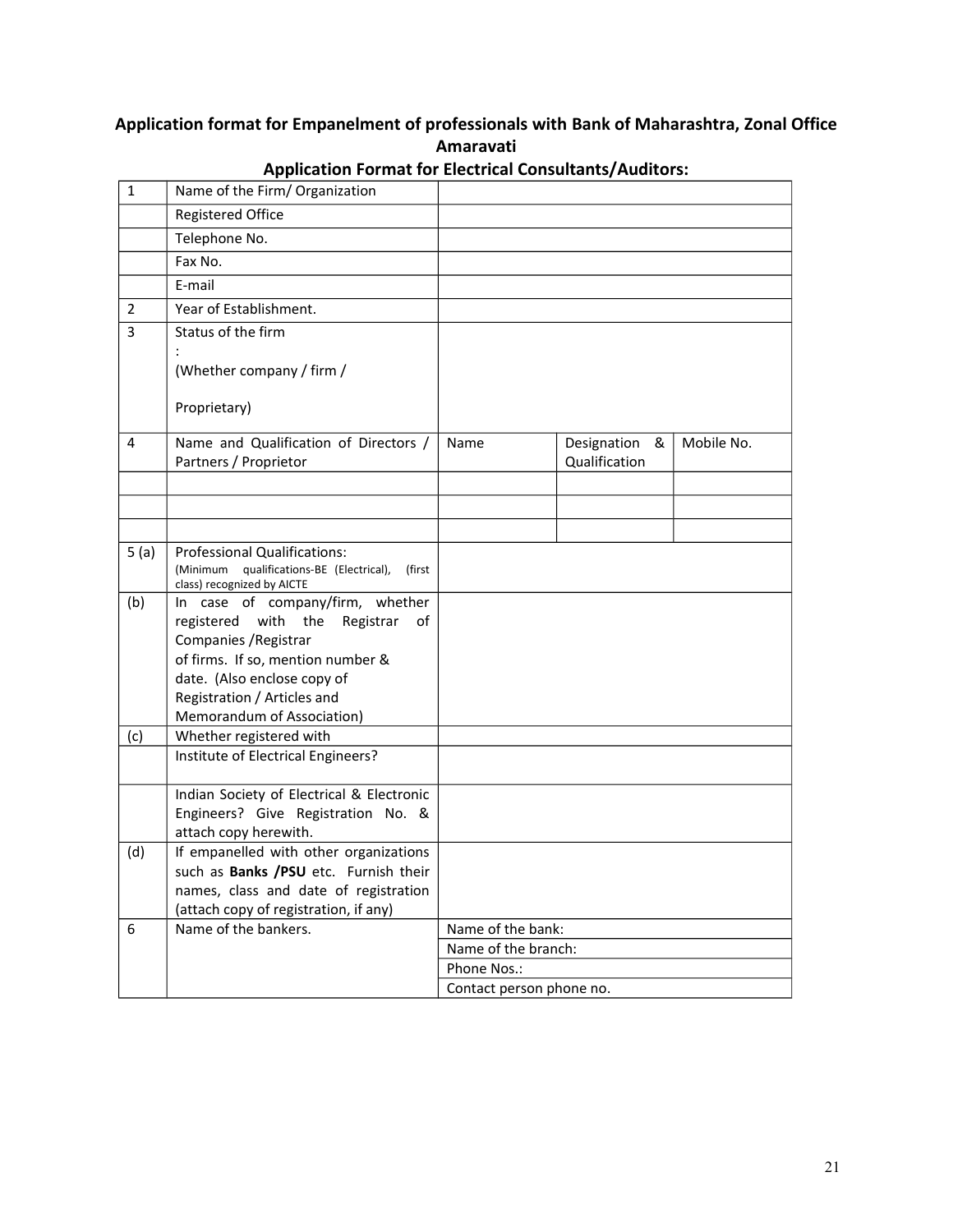| 7  | Satisfactory evidence                      | Year                                                       | Turnover Rs. in<br>lac | Profit |
|----|--------------------------------------------|------------------------------------------------------------|------------------------|--------|
|    |                                            | 31.03.2012                                                 |                        |        |
|    | to indicate financial capacity             | 31.03.2013                                                 |                        |        |
|    |                                            | 31.03.2014                                                 |                        |        |
|    |                                            | Certified copies of last 3 years Balance Sheet, Profit     |                        |        |
|    |                                            | & loss A/C, IT Return be submitted.                        |                        |        |
| 8  | Registration with Tax Authorities          |                                                            |                        |        |
|    | i)Income-Tax - Registration No & (PAN) No. |                                                            |                        |        |
|    | ii) Service tax no.                        |                                                            |                        |        |
|    | iii) EPF Reg. No.(if applicable)           |                                                            |                        |        |
|    | iv) ESI Reg. No. (if applicable)           |                                                            |                        |        |
|    | v) TIN / VAT No.                           |                                                            |                        |        |
|    | vi) WCT Reg. No(if applicable)             |                                                            |                        |        |
|    |                                            |                                                            |                        |        |
| 9  | No. of years of experience in the field-   | (Minimum Experience- 5 years must be practicing electrical |                        |        |
|    | Mention fields of activities.              | consultant/auditor)                                        |                        |        |
| 10 | Whether ISO certified? Furnish details.    |                                                            |                        |        |
| 11 | Detailed description and value of works    |                                                            |                        |        |
|    | done and works on hand in last 5 years     |                                                            |                        |        |
|    | from Banks and others (as per Annex. I &   |                                                            |                        |        |
|    | II attached)                               |                                                            |                        |        |
| 12 | List of important / major works on hand    |                                                            |                        |        |
|    | from Banks and others (as per Annex. III   |                                                            |                        |        |
|    | & IV attached)                             |                                                            |                        |        |
|    |                                            |                                                            |                        |        |
| 13 | Whether any Civil suit / Litigation arisen |                                                            |                        |        |
|    | in the projects executed during last 10    |                                                            |                        |        |
|    | years / being executed now.<br>If yes,     |                                                            |                        |        |
|    | please furnish details.                    |                                                            |                        |        |
| 14 | Key personnel employed:                    |                                                            |                        |        |
|    |                                            |                                                            |                        |        |
|    | (as per Annex. V)                          |                                                            |                        |        |
|    |                                            |                                                            |                        |        |
| 15 | Infrastructure of the firm viz. office     |                                                            |                        |        |
|    | space, office equipment.(as per Annex.VI   |                                                            |                        |        |
|    | attached Herewith)                         |                                                            |                        |        |
|    |                                            |                                                            |                        |        |
| 16 | Whether related to any staff member of     |                                                            |                        |        |
|    | Bank of Maharashtra. If yes, please        |                                                            |                        |        |
|    | elaborate.                                 |                                                            |                        |        |
|    |                                            |                                                            |                        |        |
| 17 | Please give reference with address and     | 1.                                                         |                        |        |
|    | telephone no. of two persons for whom      |                                                            |                        |        |
|    | you have executed similar works of         |                                                            |                        |        |
|    | importance<br>who<br>may<br>be<br>directly | 2.                                                         |                        |        |
|    | contacted by the bank about the ability,   |                                                            |                        |        |
|    | competence or capability.                  |                                                            |                        |        |
|    |                                            |                                                            |                        |        |
| 18 | List of Clients, names, phone no.          |                                                            |                        |        |
|    |                                            |                                                            |                        |        |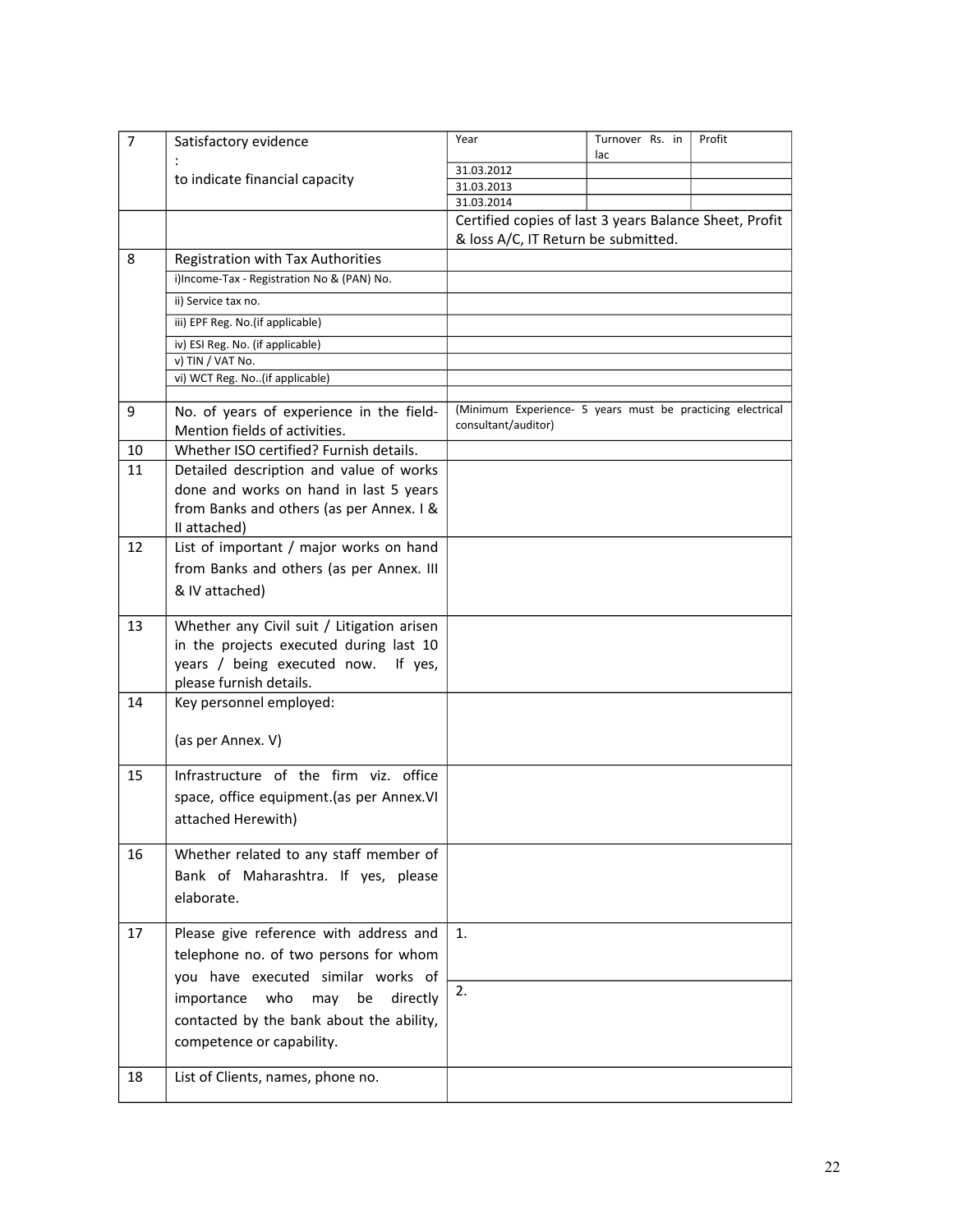| ᅩ | Any other information |  |
|---|-----------------------|--|
|   |                       |  |

Note: Where copies are required to be furnished, these are to certified copies preferably by the concerned agencies or a Govt. Officer.

In case you intend to give further / more information, please attach separate sheet/s.

Signature and Seal of the Applicant.

Desired requirements:

Consultant/Auditors should be practicing engineers/auditors in their respective fields with more than 5 years experience

Certification from approved agency is preferred.

Consultant/Auditors/ Firm should have handled works/audits/projects for more than 500 KVA connected load at minimum 8-10 sites.

Firm should have successfully completed projects for more than Rs.50 Lac till date and Documentary evidence in support of this must be submitted.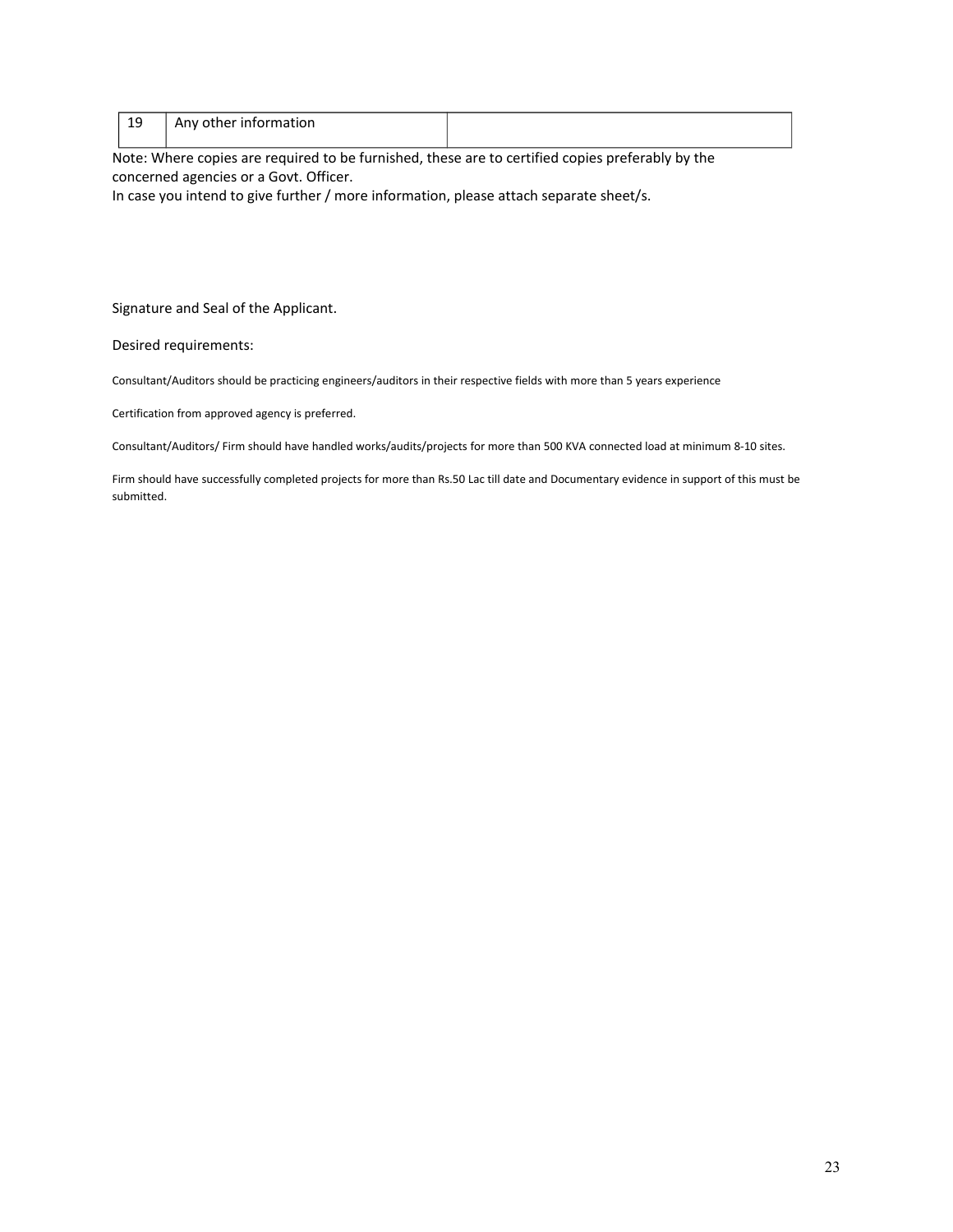# **Application format for Empanelment of professionals with Bank of Maharashtra Zonal Office Amaravati**

| $\mathbf{1}$   | Name of the Firm/ Organization                                                 |                                                                                               |                        |            |
|----------------|--------------------------------------------------------------------------------|-----------------------------------------------------------------------------------------------|------------------------|------------|
|                | Registered Office                                                              |                                                                                               |                        |            |
|                | Telephone No.                                                                  |                                                                                               |                        |            |
|                | Fax No.                                                                        |                                                                                               |                        |            |
|                | E-mail                                                                         |                                                                                               |                        |            |
| $\overline{2}$ | Year of Establishment.                                                         |                                                                                               |                        |            |
| 3              | Status of the firm                                                             |                                                                                               |                        |            |
|                |                                                                                |                                                                                               |                        |            |
|                | (Whether company / firm /                                                      |                                                                                               |                        |            |
|                | Proprietary)                                                                   |                                                                                               |                        |            |
| 4              | Name and Qualification of Directors /                                          | Name                                                                                          | Designation &          | Mobile No. |
|                | Partners / Proprietor                                                          |                                                                                               | Qualification          |            |
|                |                                                                                |                                                                                               |                        |            |
|                |                                                                                |                                                                                               |                        |            |
|                |                                                                                |                                                                                               |                        |            |
| 5(a)           | <b>Professional Qualifications:</b>                                            |                                                                                               |                        |            |
|                | (Minimum qualifications-BE(Electrical), (first class)<br>certified by BEE      |                                                                                               |                        |            |
| (b)            | Are you registered with Bureau of Energy                                       |                                                                                               |                        |            |
|                | Efficiency? Furnish details.                                                   |                                                                                               |                        |            |
| (c)            | case of company/firm,<br>whether<br>In In                                      |                                                                                               |                        |            |
|                | registered<br>the<br>with<br>Registrar<br>of                                   |                                                                                               |                        |            |
|                | Companies / Registrar<br>of firms. If so, mention number &                     |                                                                                               |                        |            |
|                | date. (Also enclose copy of                                                    |                                                                                               |                        |            |
|                | Registration / Articles and                                                    |                                                                                               |                        |            |
|                | Memorandum of Association)                                                     |                                                                                               |                        |            |
| (d)            | Whether registered with                                                        |                                                                                               |                        |            |
|                | Society of Energy Engineers & Managers?                                        |                                                                                               |                        |            |
| (e)            | If empanelled with other organizations                                         |                                                                                               |                        |            |
|                | such as Banks /PSU etc. Furnish their                                          |                                                                                               |                        |            |
|                | names, class and date of registration<br>(attach copy of registration, if any) |                                                                                               |                        |            |
| 6              | Name of the bankers.                                                           | Name of the bank:                                                                             |                        |            |
|                |                                                                                | Name of the branch:                                                                           |                        |            |
|                |                                                                                | Phone Nos.:                                                                                   |                        |            |
|                |                                                                                | Contact person phone no.                                                                      |                        |            |
| $\overline{7}$ | Satisfactory evidence                                                          | Year                                                                                          | Turnover Rs. in<br>lac | Profit     |
|                |                                                                                | 31.03.2011                                                                                    |                        |            |
|                | to indicate financial capacity                                                 | 31.03.2012                                                                                    |                        |            |
|                |                                                                                | 31.03.2013                                                                                    |                        |            |
|                |                                                                                | Certified copies of last 3 years Balance Sheet, Profit<br>& loss A/C, IT Return be submitted. |                        |            |
|                |                                                                                |                                                                                               |                        |            |

# **Application Format for Energy Auditors/Consultants:**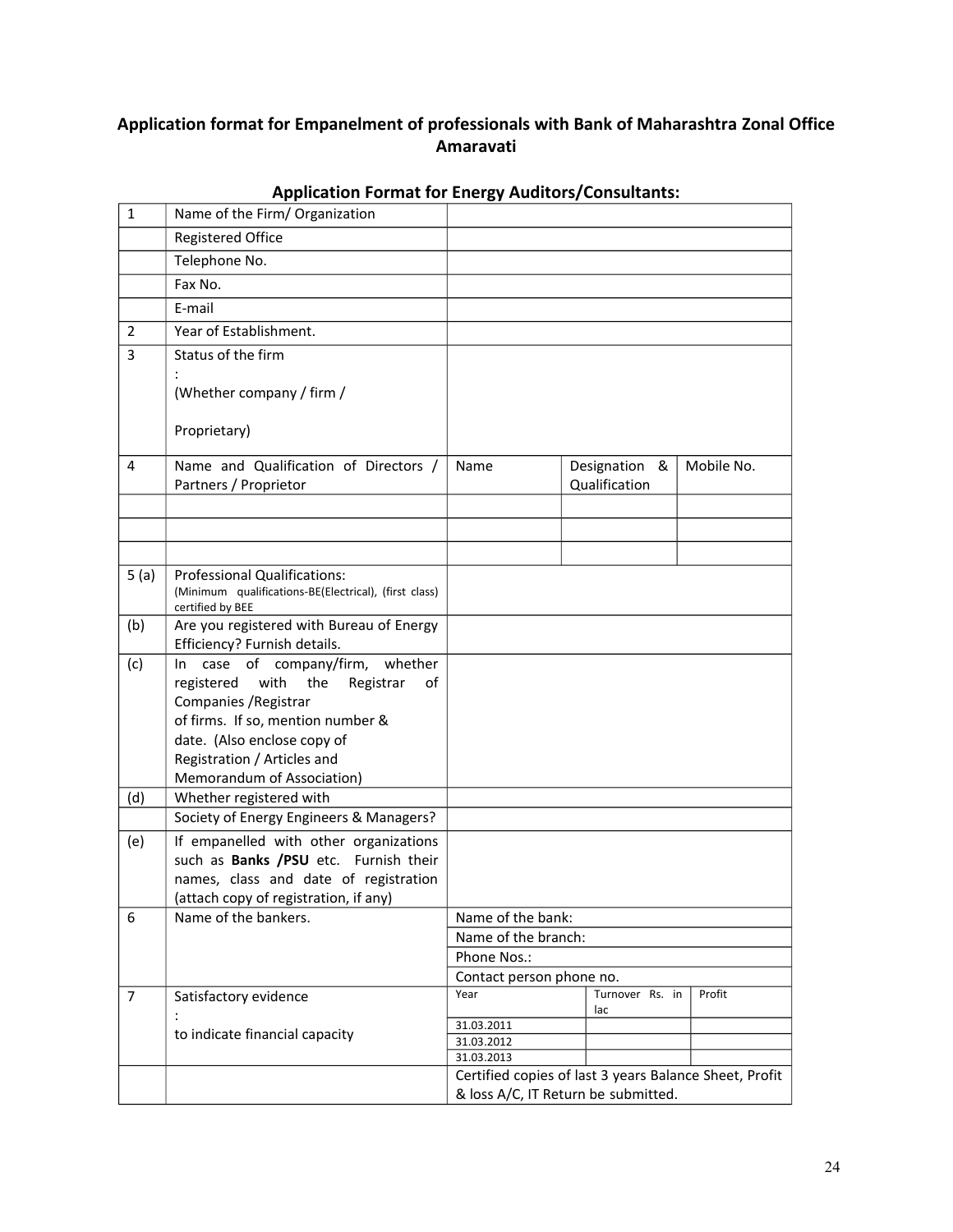| 8  | Registration with Tax Authorities                                                                                                                          |                                                                                 |
|----|------------------------------------------------------------------------------------------------------------------------------------------------------------|---------------------------------------------------------------------------------|
|    | i)Income-Tax - Registration No & (PAN) No.                                                                                                                 |                                                                                 |
|    | ii) Service tax no.                                                                                                                                        |                                                                                 |
|    | iii) EPF Reg. No.(If applicable)                                                                                                                           |                                                                                 |
|    | iv) ESI Reg. No. (If applicable)                                                                                                                           |                                                                                 |
|    | v) TIN / VAT No.                                                                                                                                           |                                                                                 |
|    | vi) WCT Reg. No(If applicable)                                                                                                                             |                                                                                 |
| 9  | No. of years of experience in the field-<br>Mention fields of activities.                                                                                  | (Minimum Experience- 5 years & must be practicing energy<br>auditor/consultant) |
| 10 | Whether ISO certified? Furnish details.                                                                                                                    |                                                                                 |
| 11 | Detailed description and value of works                                                                                                                    |                                                                                 |
|    | done and works on hand in last 5 years<br>from Banks and others (as per Annex. I &<br>II attached)                                                         |                                                                                 |
| 12 | List of important / major works on hand                                                                                                                    |                                                                                 |
|    | from Banks and others (as per Annex. III                                                                                                                   |                                                                                 |
|    | & IV attached)                                                                                                                                             |                                                                                 |
| 13 | Whether any Civil suit / Litigation arisen<br>in the projects executed during last 10<br>years / being executed now.<br>If yes,<br>please furnish details. |                                                                                 |
| 14 | Key personnel employed:                                                                                                                                    |                                                                                 |
|    | (as per Annex. V)                                                                                                                                          |                                                                                 |
| 15 | Infrastructure of the firm viz. office<br>space, office equipment.(as per Annex.VI<br>attached Herewith)                                                   |                                                                                 |
| 16 | Whether related to any staff member of<br>Bank of Maharashtra. If yes, please<br>elaborate.                                                                |                                                                                 |
| 17 | Please give reference with address and<br>telephone no. of two persons for whom<br>you have executed similar works of                                      | 1.                                                                              |
|    | who<br>be<br>importance<br>may<br>directly                                                                                                                 | 2.                                                                              |
|    | contacted by the bank about the ability,                                                                                                                   |                                                                                 |
|    | competence or capability.                                                                                                                                  |                                                                                 |
|    |                                                                                                                                                            |                                                                                 |
| 18 | List of Clients, names, phone no.                                                                                                                          |                                                                                 |
| 19 | Any other information                                                                                                                                      |                                                                                 |
|    |                                                                                                                                                            |                                                                                 |
|    |                                                                                                                                                            |                                                                                 |
|    |                                                                                                                                                            |                                                                                 |

Note: Where copies are required to be furnished, these are to certified copies preferably by the concerned agencies or a Govt. Officer.

In case you intend to give further / more information, please attach separate sheet/s.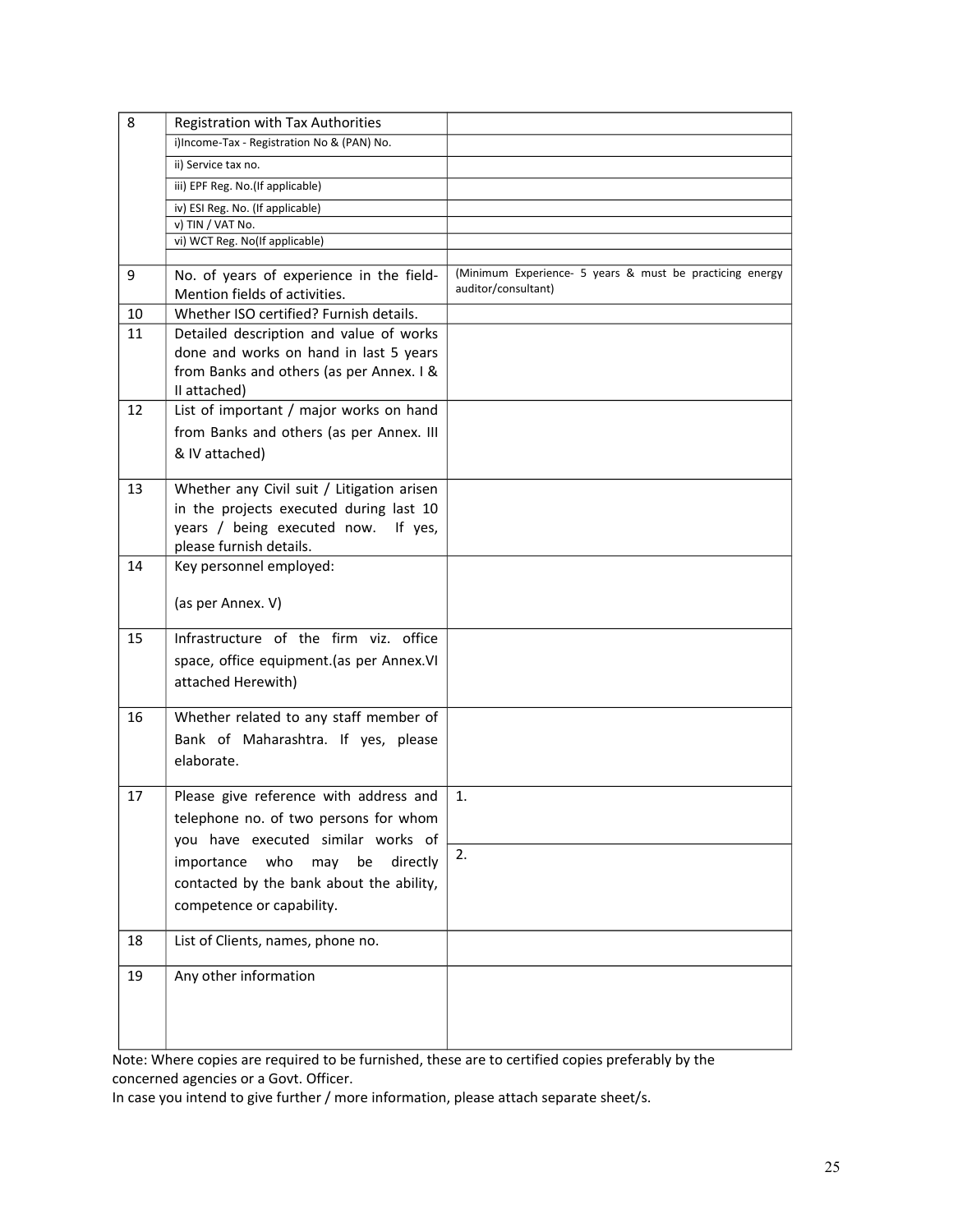Signature and Seal of the Applicant.

#### Desired requirements:

Consultant/Auditors should be practicing engineers in their respective fields with more than 5 years experience

Consultant/Auditor should be certified energy auditor by BEE.

Consultant/Auditor/Firm should have handled audits for more than 500 KVA connected load at minimum 8-10 sites

Consultant/Firm should have handled HVAC audits for more than 250 TR installed capacity.

Consultant/Firm should should have own audit equipments like power analyzer, IR camera etc.

Consultant/Firm should have successfully completed Energy Audits worth more than Rs.50 Lac till date and Documentary evidence in support of this must be submitted.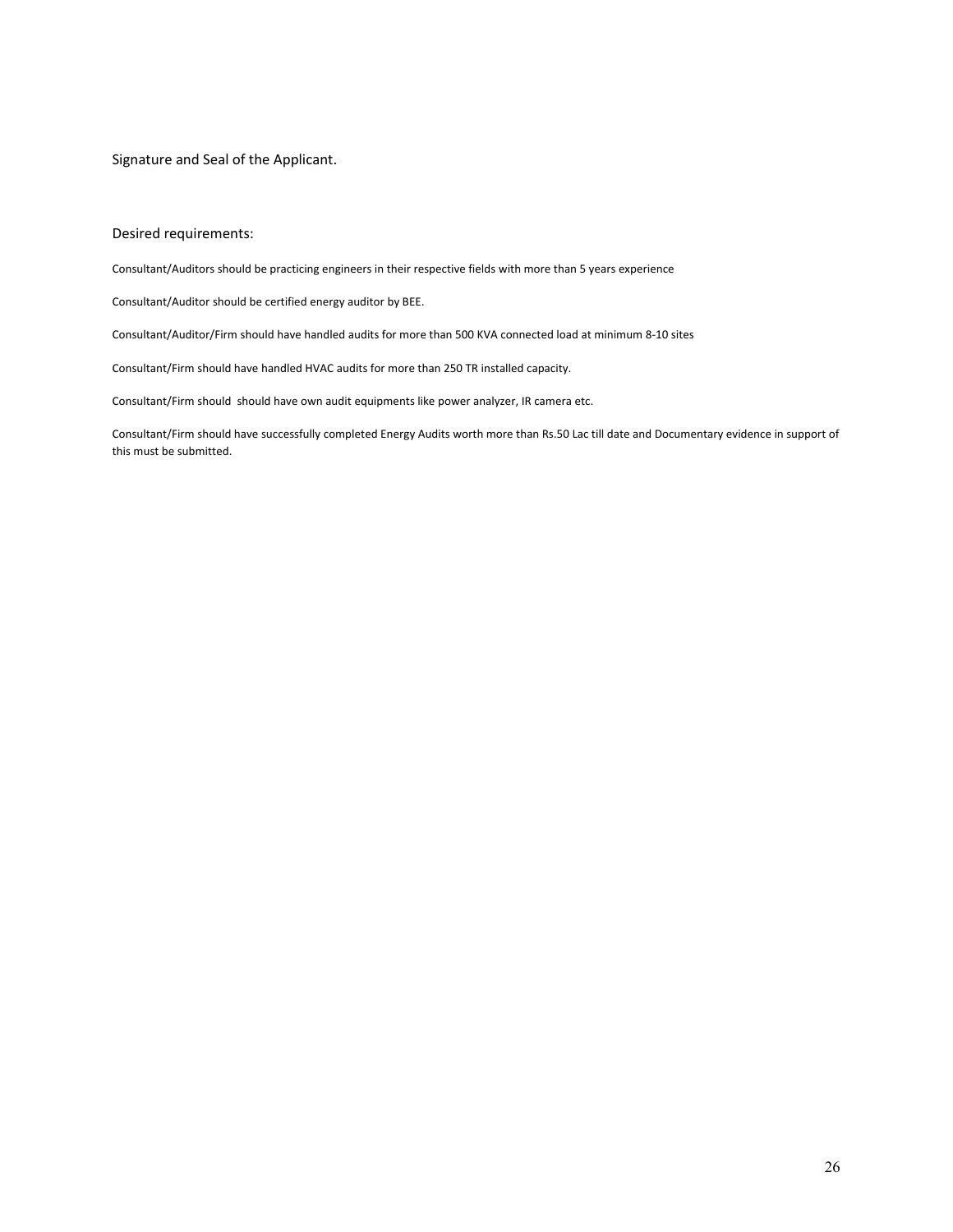# **Application format for Empanelment of professionals with Bank of Maharashtra Zonal Office Amaravati**

| $\mathbf{1}$   | Name of the Firm/ Organization                                                                                                                                                                                                          |                     |                                   |            |
|----------------|-----------------------------------------------------------------------------------------------------------------------------------------------------------------------------------------------------------------------------------------|---------------------|-----------------------------------|------------|
|                | <b>Registered Office</b>                                                                                                                                                                                                                |                     |                                   |            |
|                | Telephone No.                                                                                                                                                                                                                           |                     |                                   |            |
|                | Fax No.                                                                                                                                                                                                                                 |                     |                                   |            |
|                | E-mail                                                                                                                                                                                                                                  |                     |                                   |            |
| $\overline{2}$ | Year of Establishment.                                                                                                                                                                                                                  |                     |                                   |            |
| 3              | Status of the firm                                                                                                                                                                                                                      |                     |                                   |            |
|                | (Whether company / firm /                                                                                                                                                                                                               |                     |                                   |            |
|                | Proprietary)                                                                                                                                                                                                                            |                     |                                   |            |
| 4              | Name and Qualification of Directors /<br>Partners / Proprietor                                                                                                                                                                          | Name                | Designation<br>&<br>Qualification | Mobile No. |
|                |                                                                                                                                                                                                                                         |                     |                                   |            |
|                |                                                                                                                                                                                                                                         |                     |                                   |            |
| 5(a)           | Professional Qualifications:<br>(Minimum qualifications-BE(civil), BE (Structural<br>Engineering) (first class) recognized by AICTE                                                                                                     |                     |                                   |            |
| (b)            | Are you registered with Pune Municipal<br>Corporation? Furnish details.                                                                                                                                                                 |                     |                                   |            |
| (c)            | In case of company/firm, whether<br>registered with<br>the<br>Registrar<br>of<br>Companies / Registrar<br>of firms. If so, mention number &<br>date. (Also enclose copy of<br>Registration / Articles and<br>Memorandum of Association) |                     |                                   |            |
| (d)            | Whether registered with                                                                                                                                                                                                                 |                     |                                   |            |
|                | Indian<br>Association<br>οf<br>Structural<br>Engineers?                                                                                                                                                                                 |                     |                                   |            |
|                | Indian Society of Structural Engineers?<br>Give Registration No. & attach copy<br>herewith.                                                                                                                                             |                     |                                   |            |
| (e)            | If empanelled with other organizations<br>such as Banks /PSU etc. Furnish their<br>names, class and date of registration<br>(attach copy of registration, if any)                                                                       |                     |                                   |            |
| 6              | Name of the bankers.                                                                                                                                                                                                                    | Name of the bank:   |                                   |            |
|                |                                                                                                                                                                                                                                         | Name of the branch: |                                   |            |
|                |                                                                                                                                                                                                                                         | Phone Nos.:         |                                   |            |

# **Application Format for Structural Engineers/ Consultants:**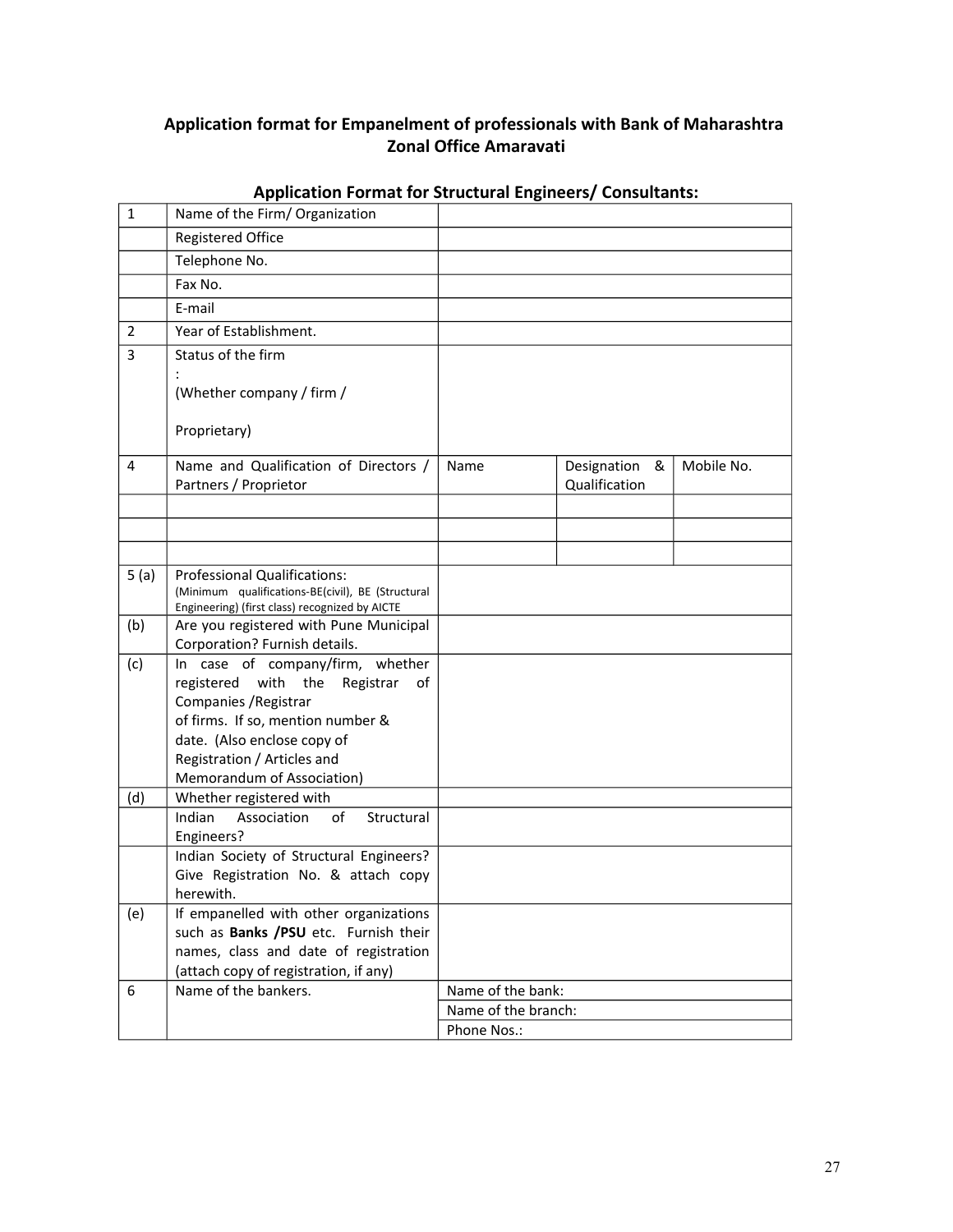|                |                                                                           | Contact person phone no.                                                                      |                        |        |
|----------------|---------------------------------------------------------------------------|-----------------------------------------------------------------------------------------------|------------------------|--------|
| $\overline{7}$ | Satisfactory evidence                                                     | Year                                                                                          | Turnover Rs. in<br>lac | Profit |
|                | to indicate financial capacity                                            | 31.03.2011                                                                                    |                        |        |
|                |                                                                           | 31.03.2012                                                                                    |                        |        |
|                |                                                                           | 31.03.2013                                                                                    |                        |        |
|                |                                                                           | Certified copies of last 3 years Balance Sheet, Profit<br>& loss A/C, IT Return be submitted. |                        |        |
| 8              | Registration with Tax Authorities                                         |                                                                                               |                        |        |
|                | i)Income-Tax - Registration No & (PAN) No.                                |                                                                                               |                        |        |
|                | ii) Service tax no.                                                       |                                                                                               |                        |        |
|                | iii) EPF Reg. No. (If applicable)                                         |                                                                                               |                        |        |
|                | iv) ESI Reg. No. (If applicable)                                          |                                                                                               |                        |        |
|                | v) TIN / VAT No.                                                          |                                                                                               |                        |        |
|                | vi) WCT Reg. No(If applicable)                                            |                                                                                               |                        |        |
|                |                                                                           |                                                                                               |                        |        |
| 9              | No. of years of experience in the field-<br>Mention fields of activities. | (Minimum Experience- 5 years & must be practicing structural<br>engineer/consultant)          |                        |        |
| 10             | Whether ISO certified? Furnish details.                                   |                                                                                               |                        |        |
| 11             | Detailed description and value of works                                   |                                                                                               |                        |        |
|                | done and works on hand in last 5 years                                    |                                                                                               |                        |        |
|                | from Banks and others (as per Annex. I &                                  |                                                                                               |                        |        |
|                | II attached)                                                              |                                                                                               |                        |        |
| 12             | List of important / major works on hand                                   |                                                                                               |                        |        |
|                | from Banks and others (as per Annex. III                                  |                                                                                               |                        |        |
|                | & IV attached)                                                            |                                                                                               |                        |        |
|                |                                                                           |                                                                                               |                        |        |
| 13             | Whether any Civil suit / Litigation arisen                                |                                                                                               |                        |        |
|                | in the projects executed during last 10                                   |                                                                                               |                        |        |
|                | years / being executed now.<br>If yes,                                    |                                                                                               |                        |        |
|                | please furnish details.                                                   |                                                                                               |                        |        |
| 14             | Key personnel employed:                                                   |                                                                                               |                        |        |
|                |                                                                           |                                                                                               |                        |        |
|                | (as per Annex. V)                                                         |                                                                                               |                        |        |
|                |                                                                           |                                                                                               |                        |        |
| 15             | Infrastructure of the firm viz. office                                    |                                                                                               |                        |        |
|                | space, office equipment.(as per Annex.VI                                  |                                                                                               |                        |        |
|                | attached Herewith)                                                        |                                                                                               |                        |        |
|                |                                                                           |                                                                                               |                        |        |
| 16             | Whether related to any staff member of                                    |                                                                                               |                        |        |
|                | Bank of Maharashtra. If yes, please                                       |                                                                                               |                        |        |
|                | elaborate.                                                                |                                                                                               |                        |        |
|                |                                                                           |                                                                                               |                        |        |
| 17             | Please give reference with address and                                    | 1.                                                                                            |                        |        |
|                | telephone no. of two persons for whom                                     |                                                                                               |                        |        |
|                |                                                                           |                                                                                               |                        |        |
|                | you have executed similar works of                                        | 2.                                                                                            |                        |        |
|                | who<br>importance<br>may<br>be<br>directly                                |                                                                                               |                        |        |
|                | contacted by the bank about the ability,                                  |                                                                                               |                        |        |
|                | competence or capability.                                                 |                                                                                               |                        |        |
|                |                                                                           |                                                                                               |                        |        |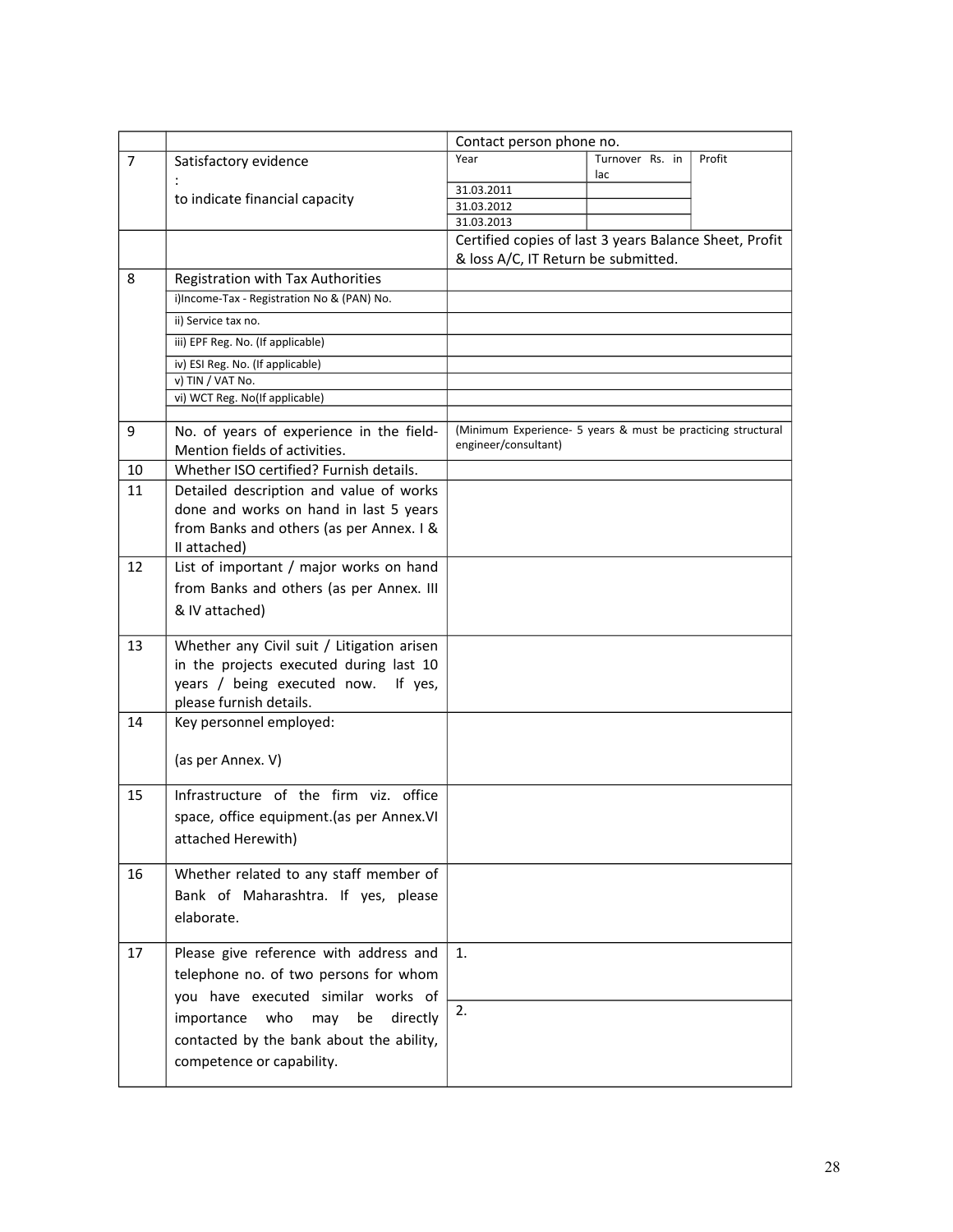| 18 | List of Clients, names, phone no. |  |
|----|-----------------------------------|--|
| 19 | Any other information             |  |

Note: Where copies are required to be furnished, these are to certified copies preferably by the concerned agencies or a Govt. Officer.

In case you intend to give further / more information, please attach separate sheet/s.

Signature and Seal of the Applicant.

Engineer/Consultant should be practicing engineers in their respective fields with more than 5 years experience

Certification from approved Agency/Institute is preferred.

Engineer/Consultant /Firm should have handled projects of civil work for minimum 8-10 sites of not less than Rs.3.00 crore each.

Engineer/Consultant/Firm should have successfully completed minimum 8-10 projects and Documentary evidence in support of this must be submitted.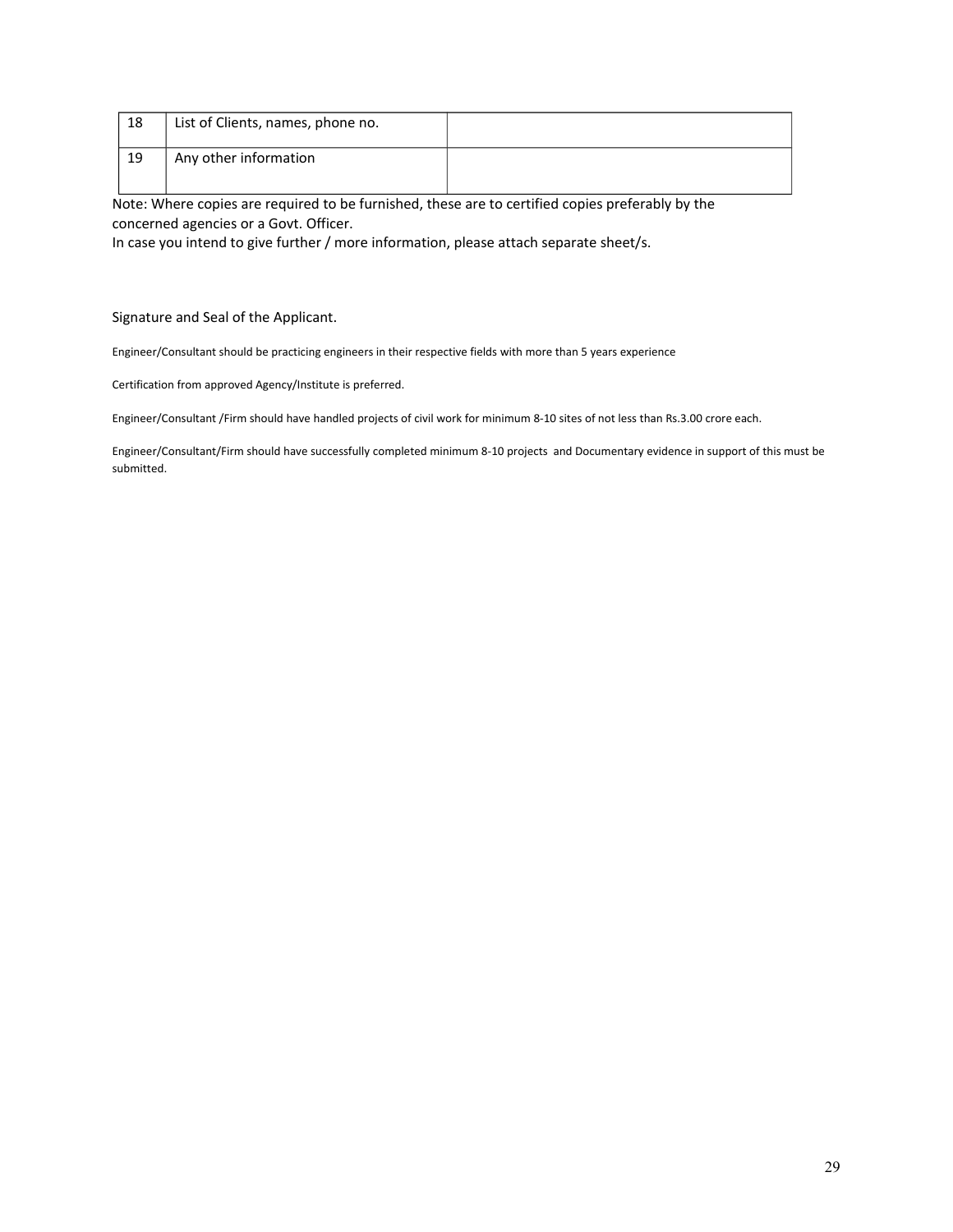**Application format for Empanelment of professionals with Bank of Maharashtra** Zonal Office Amaravati, Siddhivinayak ,Opp. Atul Mangal Karyalaya , Lahanuji Nagar , Amaravati- 444606

| $\mathbf{1}$   | Name of the Firm/ Organization                                                                                                                                                                                                                                    |      |                                   |            |
|----------------|-------------------------------------------------------------------------------------------------------------------------------------------------------------------------------------------------------------------------------------------------------------------|------|-----------------------------------|------------|
|                | <b>Registered Office</b>                                                                                                                                                                                                                                          |      |                                   |            |
|                | Telephone No.                                                                                                                                                                                                                                                     |      |                                   |            |
|                | Fax No.                                                                                                                                                                                                                                                           |      |                                   |            |
|                | E-mail                                                                                                                                                                                                                                                            |      |                                   |            |
| $\overline{2}$ | Year of Establishment                                                                                                                                                                                                                                             |      |                                   |            |
| 3              | Status of the firm                                                                                                                                                                                                                                                |      |                                   |            |
|                | (Whether company / firm /                                                                                                                                                                                                                                         |      |                                   |            |
|                | Proprietary)                                                                                                                                                                                                                                                      |      |                                   |            |
| 4              | Name and Qualification of Directors /<br>Partners / Proprietor                                                                                                                                                                                                    | Name | Designation<br>&<br>Qualification | Mobile No. |
|                |                                                                                                                                                                                                                                                                   |      |                                   |            |
|                |                                                                                                                                                                                                                                                                   |      |                                   |            |
| 5(a)           | <b>Professional Qualifications:</b>                                                                                                                                                                                                                               |      |                                   |            |
|                | Minimum qualifications-BE(civil), B. Tech, B.<br>(first<br>class)<br>from approved<br>Arch<br>Universities.<br>whether<br>State<br>your<br>professional<br>qualifications are as prescribed under<br>Section 34AB (Rule 8A) of the Wealth<br><b>Tax Act 1957?</b> |      |                                   |            |
| (b)            | Are you registered with Income Tax<br>department?                                                                                                                                                                                                                 |      |                                   |            |
| (c)            | Whether registered with the                                                                                                                                                                                                                                       |      |                                   |            |
|                | Registrar of Companies / Registrar<br>of Firms. If so, mention number &<br>date. (Also enclose copy of<br>Registration / Articles and<br>Memorandum of Association)                                                                                               |      |                                   |            |
| (d)            | Whether registered with                                                                                                                                                                                                                                           |      |                                   |            |
|                | Indian Institute of Valuers/Architects<br>Council of Architecture /<br>Institution of Engineers / Other<br>Professional Institute                                                                                                                                 |      |                                   |            |
|                | Indian Institute of Interior<br>Designers. Give Registration No. &<br>attach copy herewith.                                                                                                                                                                       |      |                                   |            |
| (e)            | If empanelled with other organizations<br>such as Banks /PSU etc. Furnish their                                                                                                                                                                                   |      |                                   |            |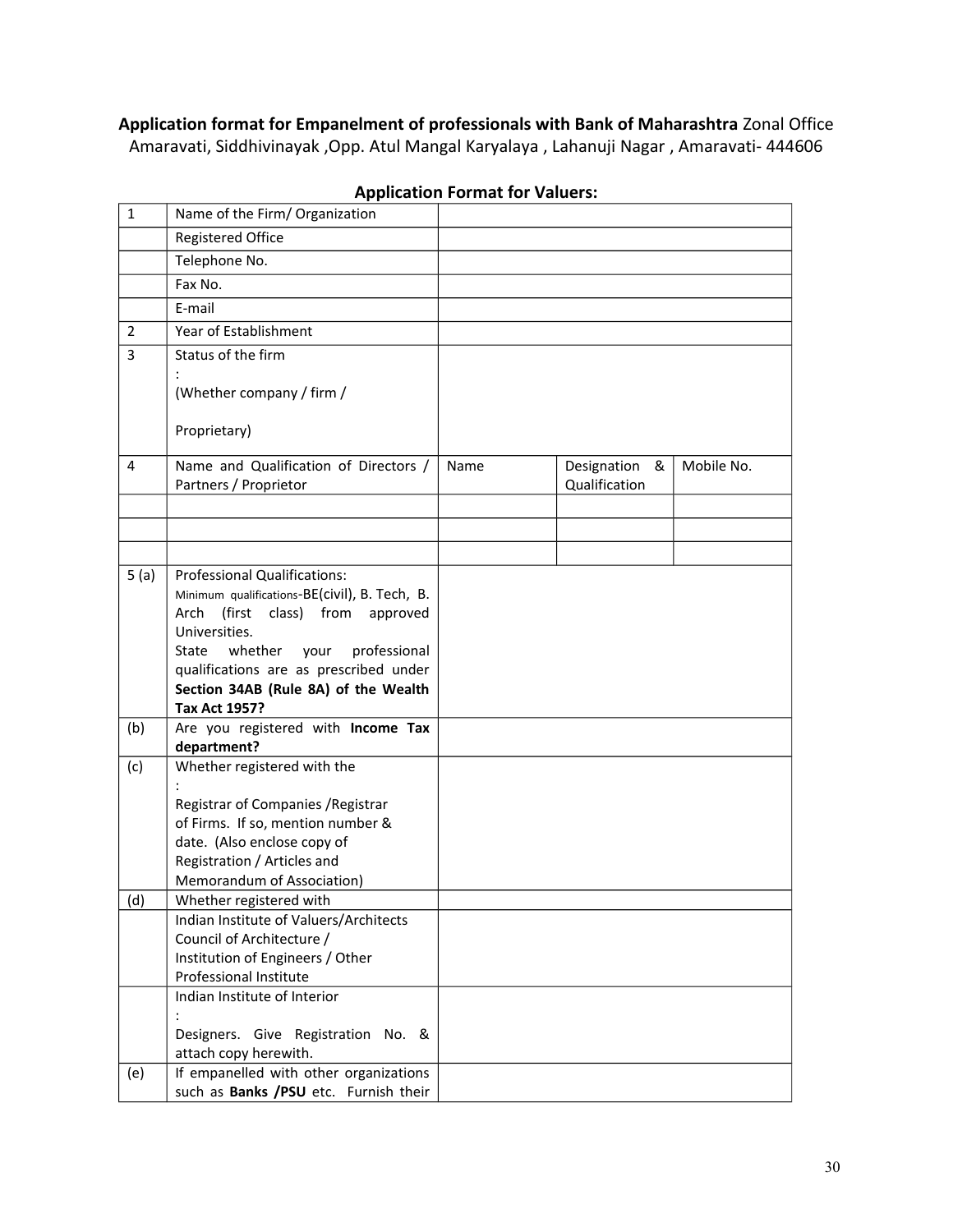| names, class and date of registration |
|---------------------------------------|
| (attach copy of registration, if any) |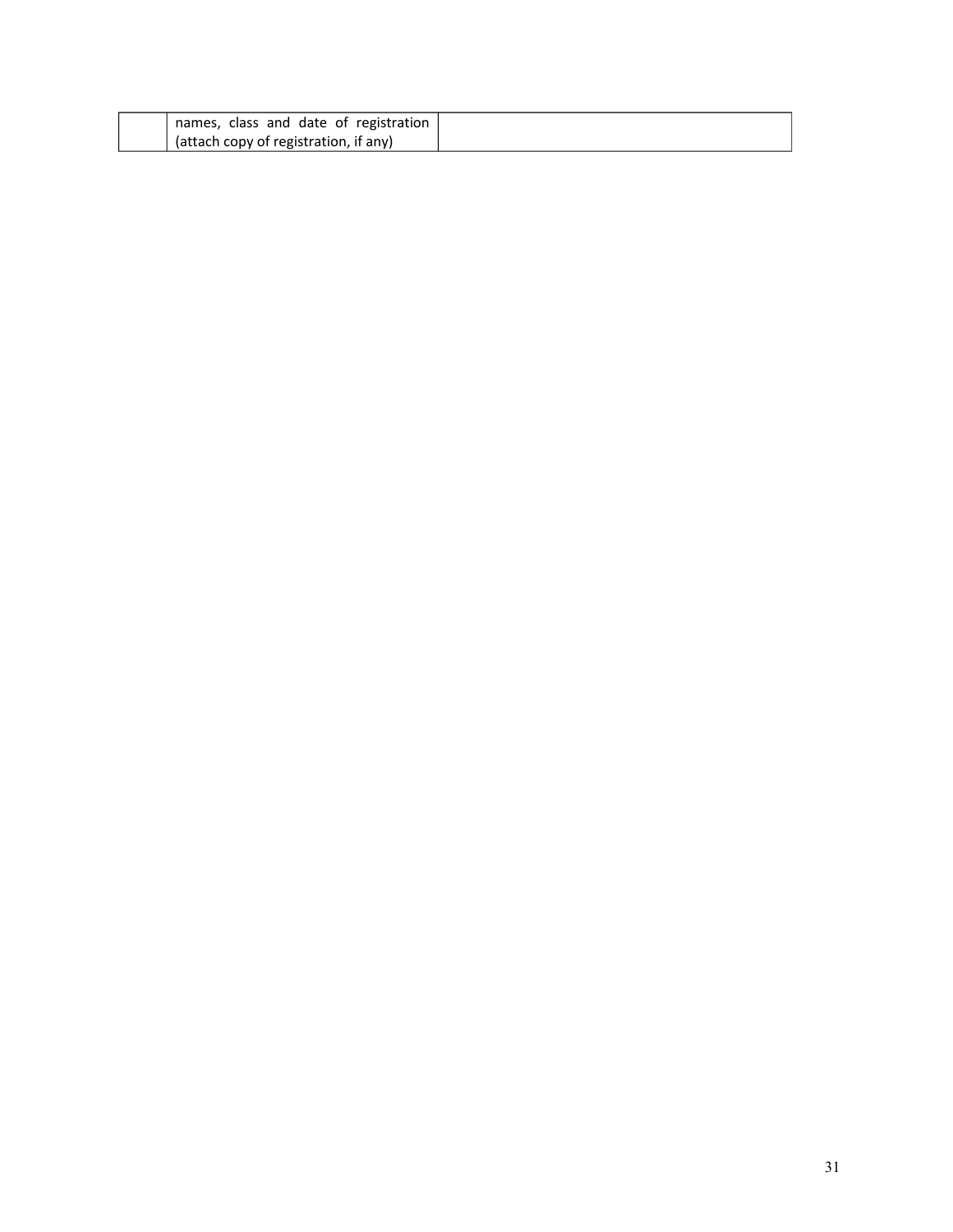| 6  | Name of the bankers.                               | Name of the bank:                                                                             |                        |        |  |
|----|----------------------------------------------------|-----------------------------------------------------------------------------------------------|------------------------|--------|--|
|    |                                                    | Name of the branch:                                                                           |                        |        |  |
|    |                                                    | Phone Nos.:                                                                                   |                        |        |  |
|    |                                                    | Contact person phone no.                                                                      |                        |        |  |
| 7  | Satisfactory evidence                              | Year                                                                                          | Turnover Rs. in<br>lac | Profit |  |
|    |                                                    | 31.03.2011                                                                                    |                        |        |  |
|    | to indicate financial capacity                     | 31.03.2012                                                                                    |                        |        |  |
|    |                                                    | 31.03.2013                                                                                    |                        |        |  |
|    |                                                    | Certified copies of last 3 years Balance Sheet, Profit<br>& loss A/C, IT Return be submitted. |                        |        |  |
| 8  | Registration with Tax Authorities                  |                                                                                               |                        |        |  |
|    | i)Income-Tax - Registration No & (PAN) No.         |                                                                                               |                        |        |  |
|    | ii) Service tax no.                                |                                                                                               |                        |        |  |
|    | iii) EPF Reg. No.(If applicable)                   |                                                                                               |                        |        |  |
|    |                                                    |                                                                                               |                        |        |  |
|    | iv) ESI Reg. No. (If applicable)                   |                                                                                               |                        |        |  |
|    | v) TIN / VAT No.<br>vi) WCT Reg. No(If applicable) |                                                                                               |                        |        |  |
|    | vii) PAN No.                                       |                                                                                               |                        |        |  |
| 9  | No. of years of experience in the field-           | (Minimum Experience- 5 years)                                                                 |                        |        |  |
|    | Mention fields of activities.                      |                                                                                               |                        |        |  |
| 10 | Whether ISO certified? Furnish details.            |                                                                                               |                        |        |  |
| 11 | Detailed description and value of works            |                                                                                               |                        |        |  |
|    | done and works on hand in last 5 years             |                                                                                               |                        |        |  |
|    | from Banks and others (as per Annex. I &           |                                                                                               |                        |        |  |
|    | II attached)                                       |                                                                                               |                        |        |  |
| 12 | List of important / major works on hand            |                                                                                               |                        |        |  |
|    |                                                    |                                                                                               |                        |        |  |
|    | from Banks and others (as per Annex. III           |                                                                                               |                        |        |  |
|    | & IV attached)                                     |                                                                                               |                        |        |  |
| 13 | Whether any Civil suit / Litigation arisen         |                                                                                               |                        |        |  |
|    | in the projects executed during last 10            |                                                                                               |                        |        |  |
|    | years / being executed now.<br>If yes,             |                                                                                               |                        |        |  |
|    | please furnish details.                            |                                                                                               |                        |        |  |
| 14 | Key personnel employed:                            |                                                                                               |                        |        |  |
|    |                                                    |                                                                                               |                        |        |  |
|    | (as per Annex. V)                                  |                                                                                               |                        |        |  |
|    |                                                    |                                                                                               |                        |        |  |
| 15 | Infrastructure of the firm viz. office             |                                                                                               |                        |        |  |
|    | space, office equipment.(as per Annex.VI           |                                                                                               |                        |        |  |
|    | attached Herewith)                                 |                                                                                               |                        |        |  |
|    |                                                    |                                                                                               |                        |        |  |
| 16 | Whether related to any staff member of             |                                                                                               |                        |        |  |
|    | Bank of Maharashtra. If yes, please                |                                                                                               |                        |        |  |
|    |                                                    |                                                                                               |                        |        |  |
|    | elaborate.                                         |                                                                                               |                        |        |  |
| 17 | Please give reference with address and             | $\mathbf{1}$                                                                                  |                        |        |  |
|    |                                                    |                                                                                               |                        |        |  |
|    | telephone no. of two persons for whom              |                                                                                               |                        |        |  |
|    | you have executed similar works of                 | $\overline{2}$                                                                                |                        |        |  |
|    | be<br>importance<br>who<br>may<br>directly         |                                                                                               |                        |        |  |
|    | contacted by the bank about the ability,           |                                                                                               |                        |        |  |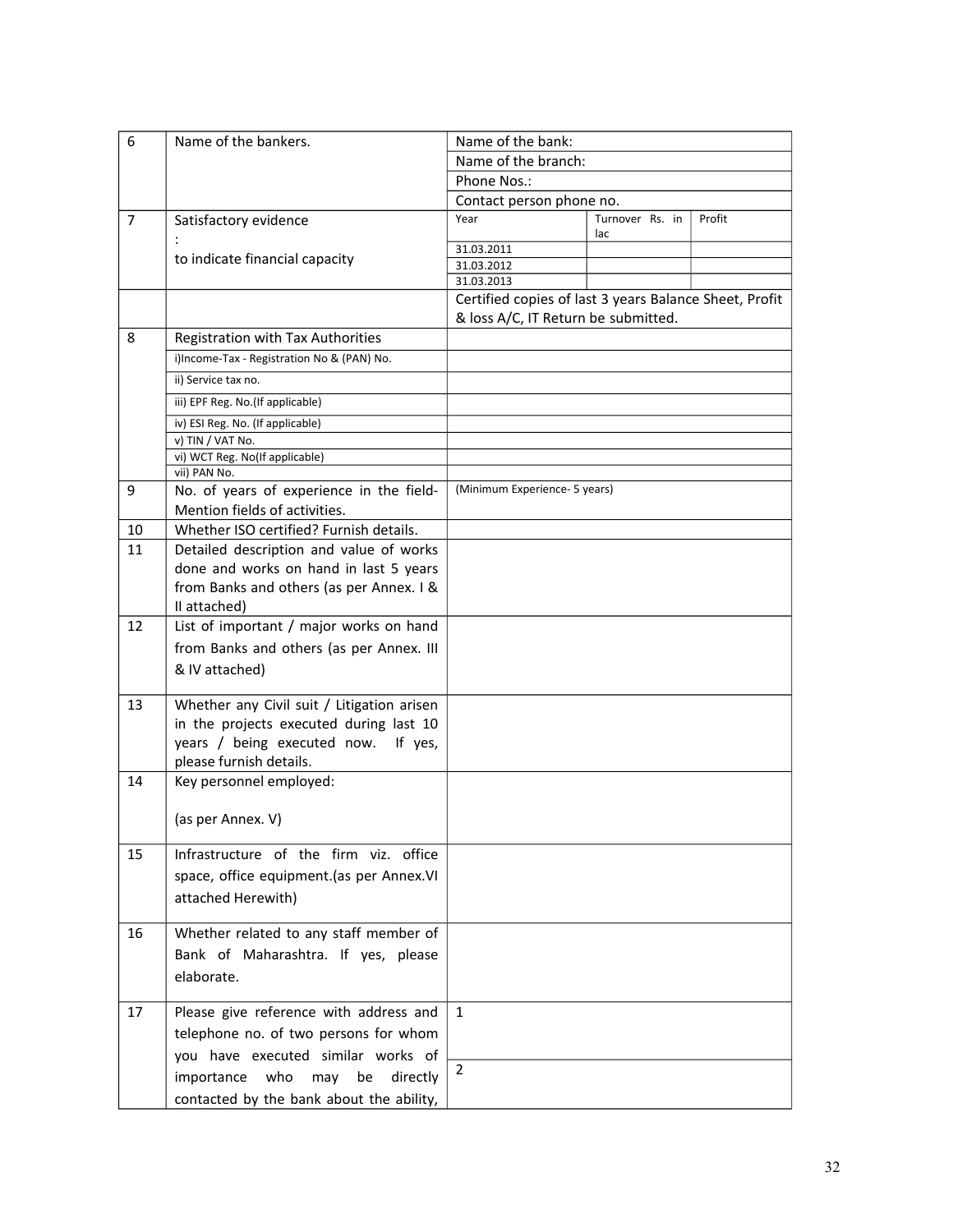|    | competence or capability.         |  |
|----|-----------------------------------|--|
| 18 | List of Clients, names, phone no. |  |
| 19 | Any other information             |  |

Note: Where copies are required to be furnished, these are to certified copies preferably by the

Concerned agencies or a Govt. Officer. In case you intend to give further / more information, please attach separate sheet/s.

#### Signature and Seal of the Applicant

Valuers should be practicing valuers/chartered engineers in their respective fields with more than 5 years experience

Valuers should have certification from approved agency/institute.(IIV)

Valuers /Firm should have handled valuation for minimum 8-10 clients of repute including banks & PSUs. Documentary evidence in support of this must be submitted.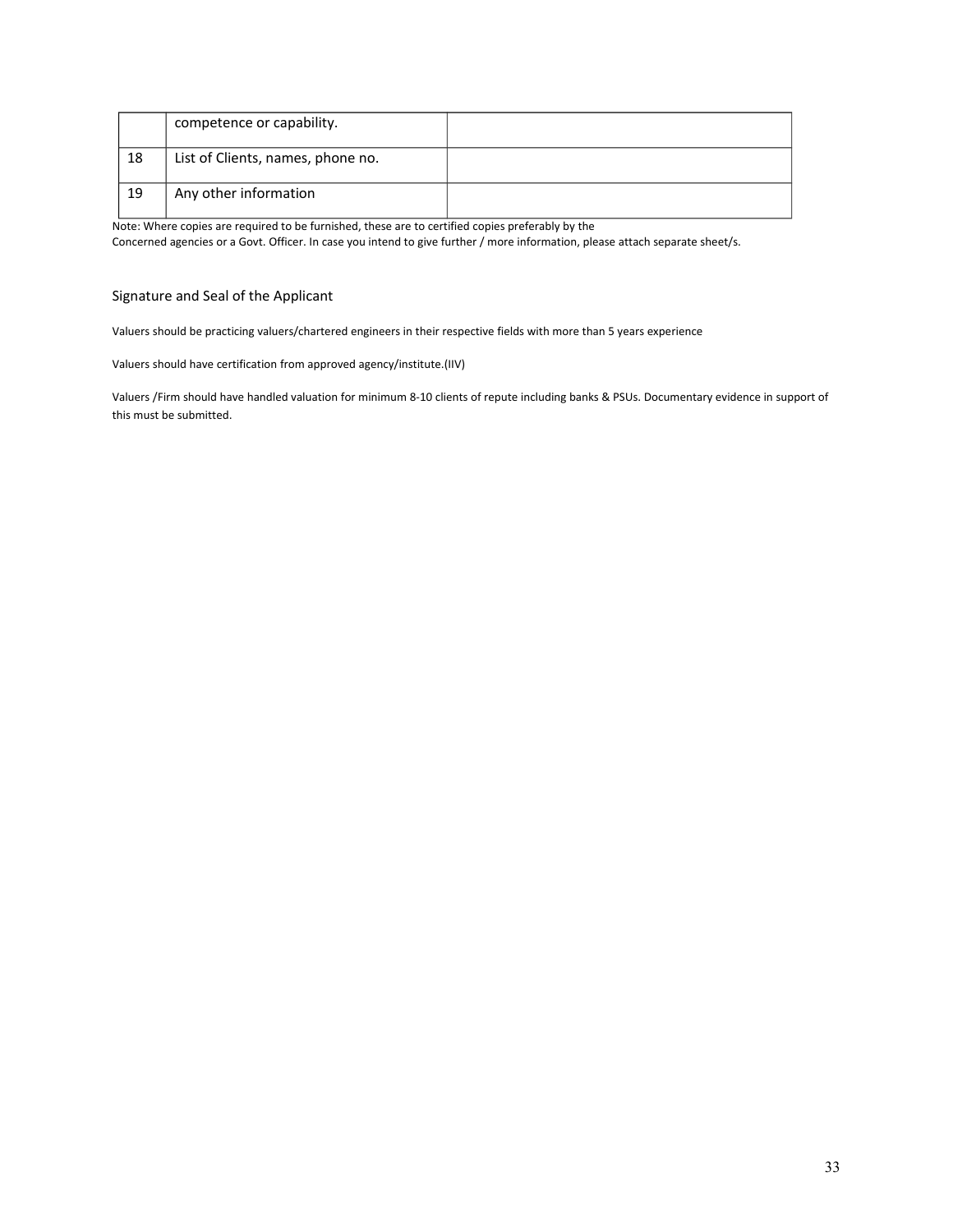### **ANNEXURE – I**

#### PARTICULARS OF WORKS **EXECUTED** FOR **BANKS** as CLIENT

| SR. | Name of Work   | Short description | Name       | &  | Value of work | Stipulated time | Actual time of | Work<br>Copy of  |
|-----|----------------|-------------------|------------|----|---------------|-----------------|----------------|------------------|
| No. | Project        | of work           | Address    | of | executed      | of completion   | completion     | Order<br>&       |
|     | executed with  |                   | Owner      |    |               |                 |                | completion       |
|     | &<br>name      |                   | Consultant |    |               |                 |                | certificate from |
|     | address of the |                   |            |    |               |                 |                | the Bank.        |
|     | client bank.   |                   |            |    |               |                 |                |                  |
| 1   | 2              | 3                 | 4          |    | 5             | 6               |                | 8                |
|     |                |                   |            |    |               |                 |                |                  |
|     |                |                   |            |    |               |                 |                |                  |
|     |                |                   |            |    |               |                 |                |                  |
|     |                |                   |            |    |               |                 |                |                  |
|     |                |                   |            |    |               |                 |                |                  |
|     |                |                   |            |    |               |                 |                |                  |
|     |                |                   |            |    |               |                 |                |                  |
|     |                |                   |            |    |               |                 |                |                  |
|     |                |                   |            |    |               |                 |                |                  |

# Signature of the Applicant

Note: The list is to be substantiated with the documentary evidence such as work order and completion certificates in absence of which the application is liable to be rejected. Other works should be mentioned on separate sheet.

### **ANNEXURE – II**

| SR  | Name of Work   | Short description | &<br>Name      | Value of work | Stipulated time | Actual time of | Work<br>Copy of  |   |
|-----|----------------|-------------------|----------------|---------------|-----------------|----------------|------------------|---|
| No. | Project        | of work           | Address<br>οf  | executed      | of completion   | completion     | Order            | & |
|     | executed with  |                   | Owner          |               |                 |                | completion       |   |
|     |                |                   | Consultant     |               |                 |                | certificate from |   |
|     | &<br>name      |                   |                |               |                 |                |                  |   |
|     | address of the |                   |                |               |                 |                | the client.      |   |
|     | client.        |                   |                |               |                 |                |                  |   |
|     |                | 3                 | $\overline{4}$ | 5             | 6               |                | 8                |   |
|     |                |                   |                |               |                 |                |                  |   |
|     |                |                   |                |               |                 |                |                  |   |
|     |                |                   |                |               |                 |                |                  |   |
|     |                |                   |                |               |                 |                |                  |   |
|     |                |                   |                |               |                 |                |                  |   |
|     |                |                   |                |               |                 |                |                  |   |

#### PARTICULARS OF WORKS **EXECUTED** FOR **OTHER CLIENTS**.

# Signature of the Applicant

Note: The list is to be substantiated with the documentary evidence such as work order and completion certificates in absence of which the application is liable to be rejected. Other works should be mentioned on separate sheet.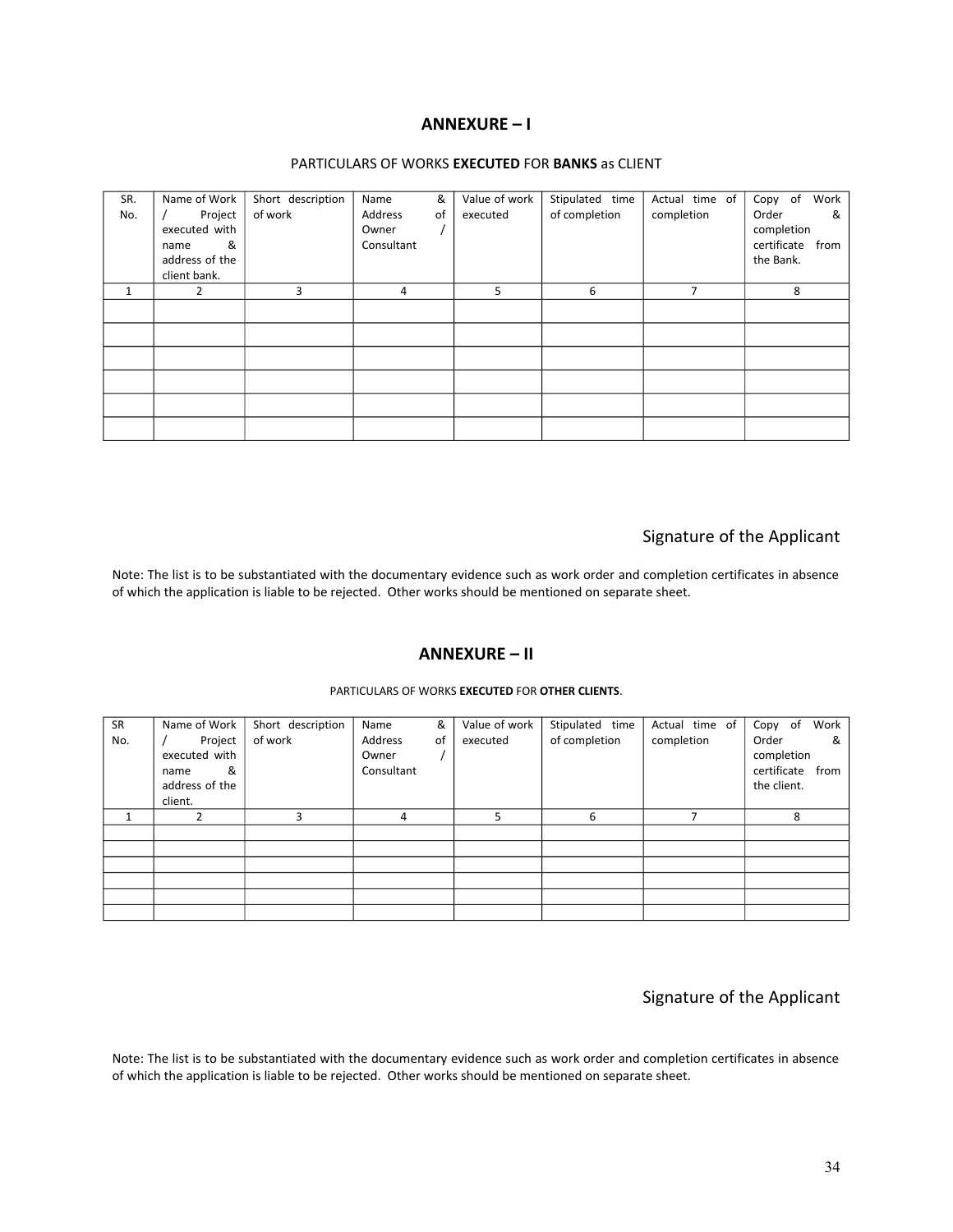### **ANNEXURE – III**

#### PARTICULARS OF WORKS ON **HAND** FROM **BANKS**

| SR.No. | Name of Work<br>Project<br>being<br>executed with<br>&<br>name<br>address of the<br>client bank. | Short description<br>of work | Name<br>Address<br>Owner<br>Consultant | &<br>οf | Value of work<br>executed | Stipulated time<br>of completion | Actual time of<br>completion | Copy of<br>Work<br>Order from the<br>Bank. |
|--------|--------------------------------------------------------------------------------------------------|------------------------------|----------------------------------------|---------|---------------------------|----------------------------------|------------------------------|--------------------------------------------|
| 1      | 2                                                                                                | 3                            | 4                                      |         | 5                         | 6                                | $\overline{ }$               | 8                                          |
|        |                                                                                                  |                              |                                        |         |                           |                                  |                              |                                            |
|        |                                                                                                  |                              |                                        |         |                           |                                  |                              |                                            |
|        |                                                                                                  |                              |                                        |         |                           |                                  |                              |                                            |
|        |                                                                                                  |                              |                                        |         |                           |                                  |                              |                                            |

# Signature of the Applicant

Note: The list is to be substantiated with the documentary evidence such as work order and completion certificates in absence of which the application is liable to be rejected. Other works should be mentioned on separate sheet.

### **ANNEXURE – IV**

| SR.No. | Name of Work   | Short description | &<br>Name     | Value of work | Stipulated time | Actual time of | Work<br>Copy of  |
|--------|----------------|-------------------|---------------|---------------|-----------------|----------------|------------------|
|        | Project        | of work           | Address<br>0f | executed      | of completion   | completion     | Order<br>&       |
|        | executed with  |                   | Owner         |               |                 |                | completion       |
|        | &<br>name      |                   | Consultant    |               |                 |                | certificate from |
|        | address of the |                   |               |               |                 |                | the client.      |
|        | client.        |                   |               |               |                 |                |                  |
|        |                | 3                 | 4             | 5             | 6               |                | 8                |
|        |                |                   |               |               |                 |                |                  |
|        |                |                   |               |               |                 |                |                  |
|        |                |                   |               |               |                 |                |                  |
|        |                |                   |               |               |                 |                |                  |
|        |                |                   |               |               |                 |                |                  |
|        |                |                   |               |               |                 |                |                  |

#### **PARTICULARS OF WORKS ON HAND FROM OTHER CLIENTS**

Signature of the Applicant

Note: The list is to be substantiated with the documentary evidence such as work order and completion certificates in absence of which the application is liable to be rejected. Other works should be mentioned on separate sheet.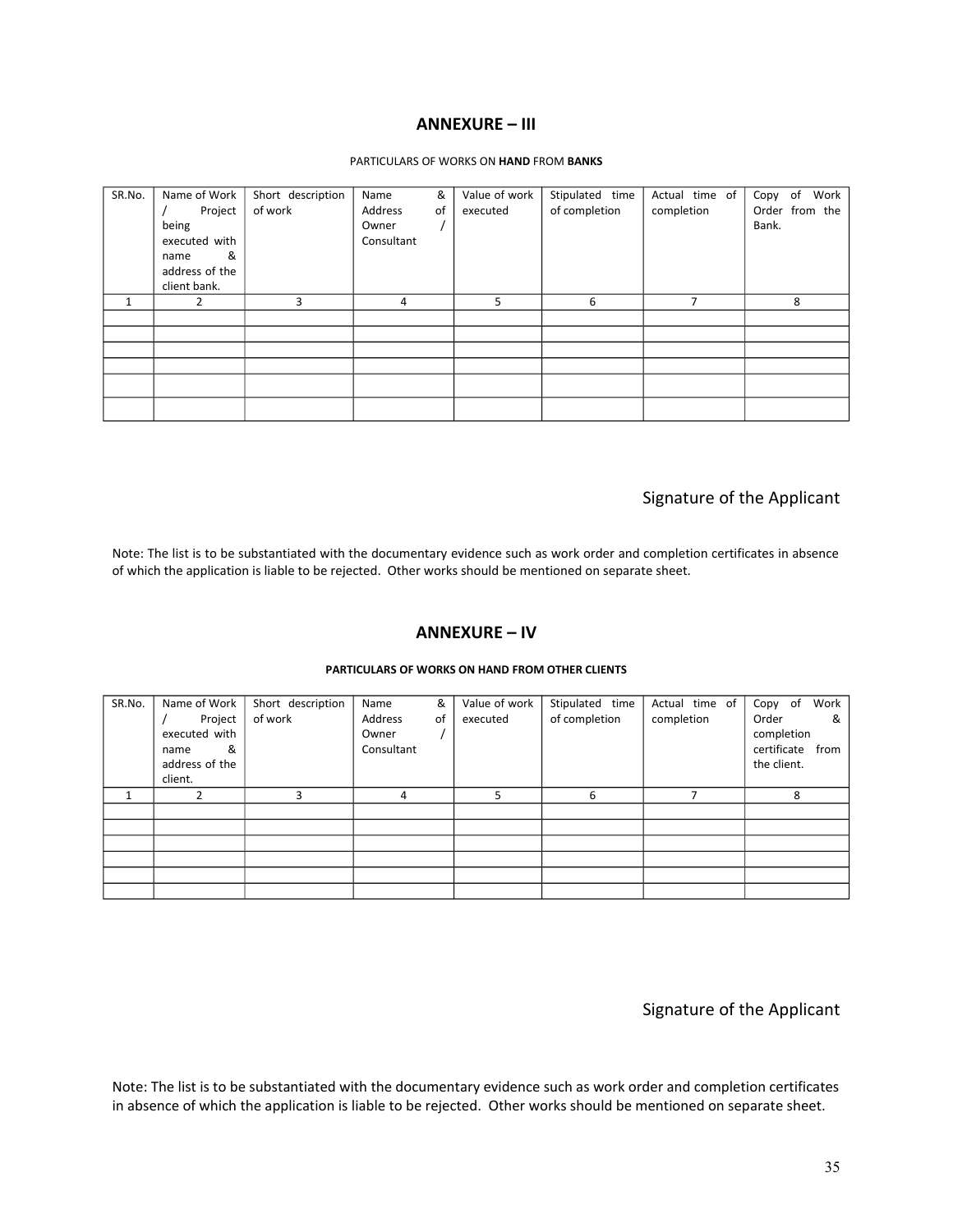### **ANNEXURE - V**

### **KEY PERSONNEL PERMANENTLY EMPLOYED**

| SR.<br>No. | Name           | Designation | Qualifi-<br>cations | Experience | Years with<br>the firm | Name of project<br>handled costing<br>over Rs.20 lakhs | Indicate special expertise<br>such as Advance Mgt.<br>Tech. like CPM / PERT &<br>Projects in which such<br>techniques<br>were | other<br>Any<br>information |
|------------|----------------|-------------|---------------------|------------|------------------------|--------------------------------------------------------|-------------------------------------------------------------------------------------------------------------------------------|-----------------------------|
|            |                |             |                     |            |                        | ┑                                                      | employed                                                                                                                      |                             |
|            | $\overline{2}$ | 3           | 4                   | 5.         | 6                      |                                                        | 8                                                                                                                             | 9                           |
|            |                |             |                     |            |                        |                                                        |                                                                                                                               |                             |
|            |                |             |                     |            |                        |                                                        |                                                                                                                               |                             |
|            |                |             |                     |            |                        |                                                        |                                                                                                                               |                             |
|            |                |             |                     |            |                        |                                                        |                                                                                                                               |                             |
|            |                |             |                     |            |                        |                                                        |                                                                                                                               |                             |
|            |                |             |                     |            |                        |                                                        |                                                                                                                               |                             |

# Signature of the Applicant

Note: Information has to be filled up specifically in this format only. Please do not write as per attached sheet/s as per brochure.

### **ANNEXURE – VI**

#### **Details of Infrastructure in Office**

| Sr. No. | Items                                                                | <b>Numbers</b> | <b>Details</b> |
|---------|----------------------------------------------------------------------|----------------|----------------|
|         | Address of the office.                                               |                |                |
|         | Office premises, area etc. in sq.ft.                                 |                |                |
|         | Fax / $M/C$                                                          |                |                |
|         | Telephones                                                           |                |                |
|         | Other instruments                                                    |                |                |
| 6       | Software used for planning, estimating, execution, supervision etc.  |                |                |
|         | Reference books used for estimates / rate analysis etc.              |                |                |
|         | Subscription to magazines, journals, institutes of technical nature. |                |                |
| Ω       | Any other information                                                |                |                |

# Signature and Seal of Applicant

**Note:** Information has to be filled up specifically in this format only. Please do not write as per attached sheet/s as per procedure.